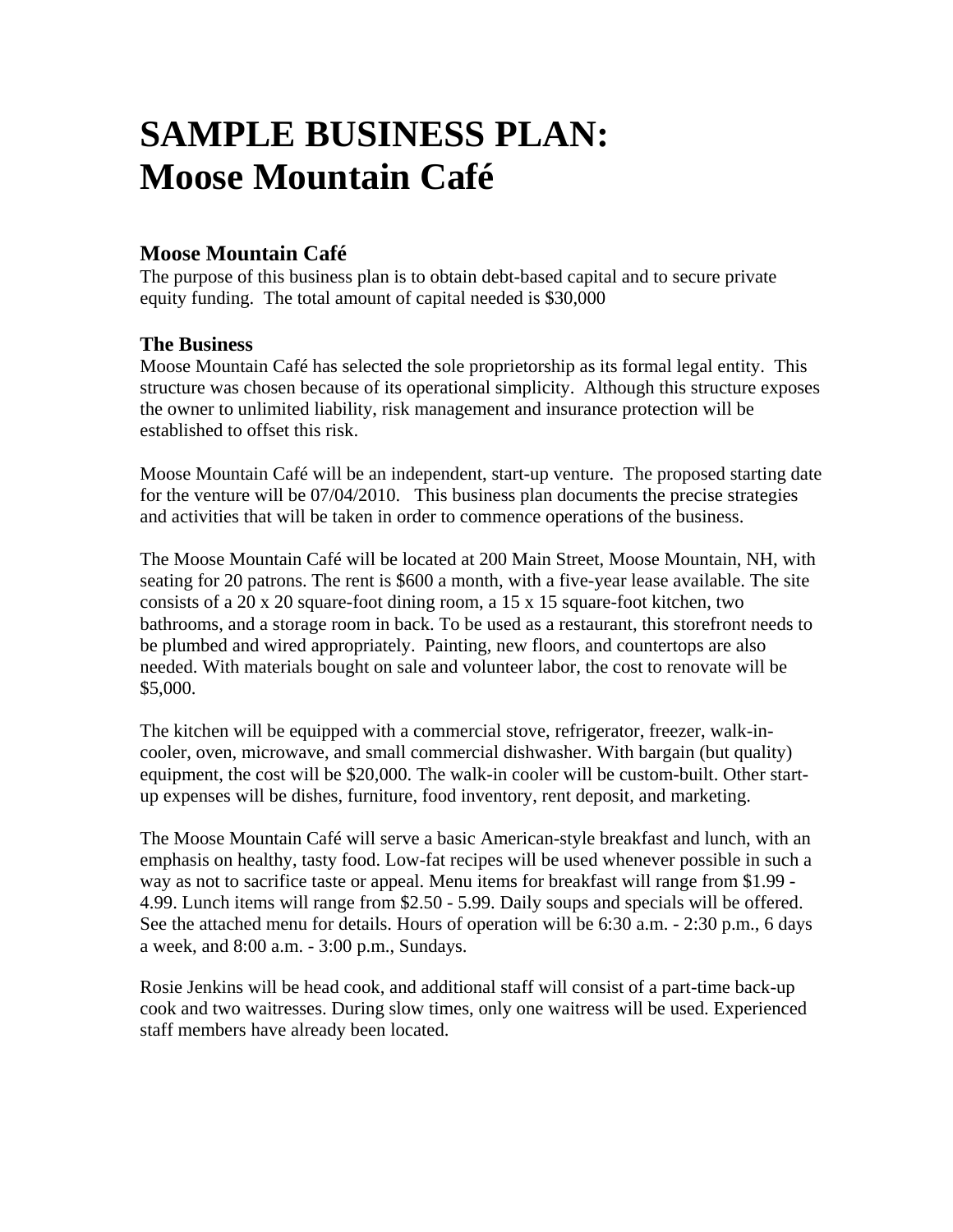## **Marketing**

## **The Industry**

Eating out is a growing trend, since people are increasingly pressed for time and enjoy this convenience. Breakfast and lunch are popular, as workers and business owners often choose not to "brown bag" meals. Choosing healthy, low-fat food is a concern, but studies have shown that people are ambivalent about it and continue to choose high-fat foods. The menu will address this by preparing favorites in such a way that people won't realize that much of the unhealthy fat has been removed.

## **Objectives, Goals, and Strategies**

The Moose Mountain Café will offer a fresh point of view on Main Street. The menu will change frequently, the service will be good, and the food will be the best. The restrooms will be clean.

There are three influential key success factors and activities that will contribute to the accomplishment of Moose Mountain Cafe's goals. These factors include: our ability to select the best location(s), keeping variable and overhead expenses as low as possible, and building high market visibility through brand building and advertising.

With respect to the business transaction, Moose Mountain Cafe will deliberately choose to be distinctive and unique in its customer experience.

The Moose Mountain Café will present an image of wholesome, healthy food in an attractive and clean atmosphere. The floors will be black and white tile, the curtains and tablecloths will be red and white check, and work by local artists will hang on the walls. The sign will be large enough to be read from the street, and will be designed to promote the Café's image. Comment cards will be at each table and will be collected at the register. Suggestions for new or improved meals will be sought, as well as feedback on service and the dining experience.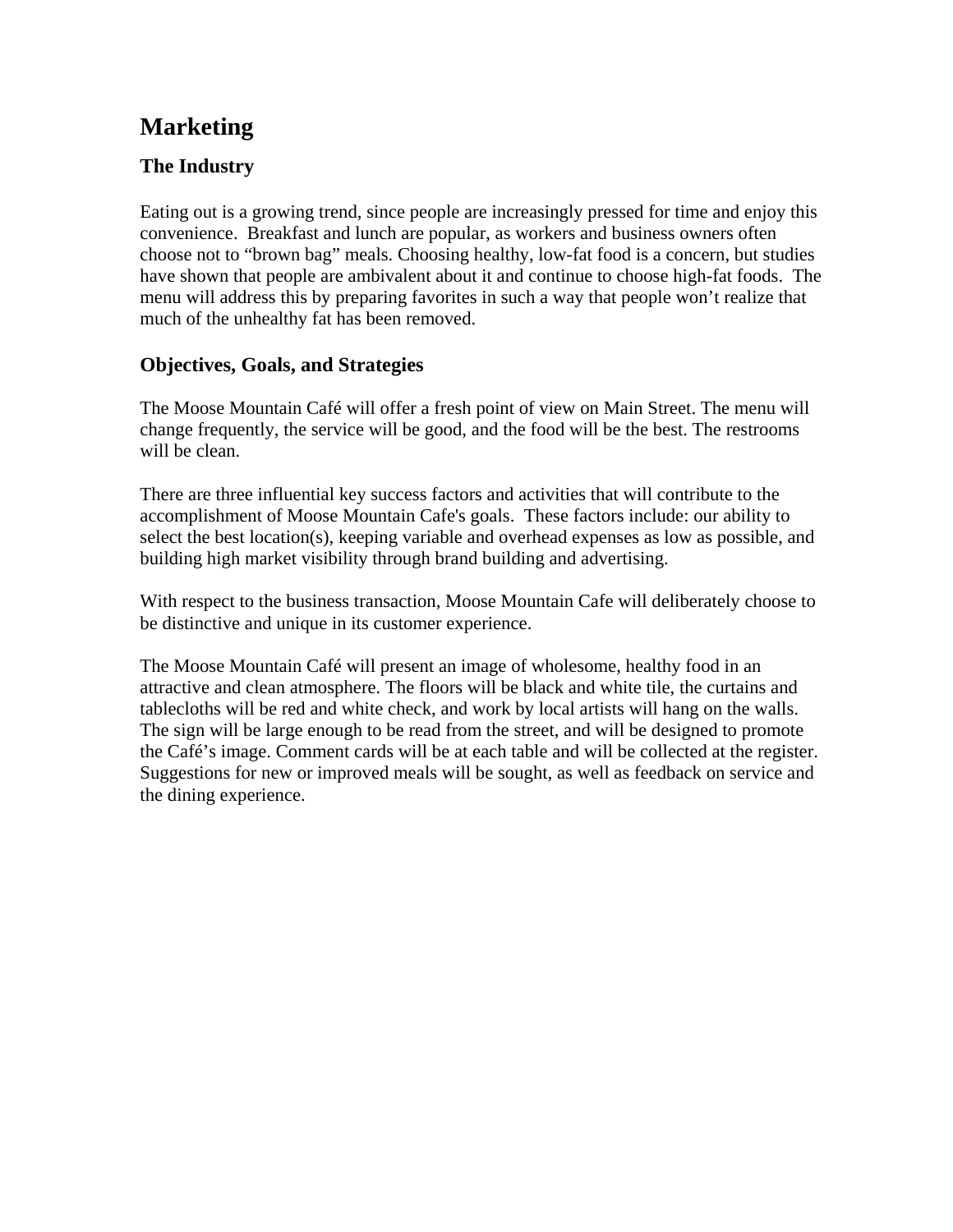## **Target Market**

**Business Owners & Workers - During the week, 2000 people work in Moose Mountain.** Most of them work early in the morning, so the Café will open at 6:30. This group includes managers, factory employees, retail clerks, professionals, tradesmen, laborers, and other food service workers. This group will form the base clientele, as many will be repeat customers. A number of tradesmen have promised to patronize the café every day. Fast, accurate service will be provided, as these customers often have limited time to eat.

**Local Residents & Workers** - Small ads will be placed weekly in the dining section of the local newspaper. Specials will be promoted with an A-frame sign and, during slow periods, coupons and "2-for-1" deals will be offered. Menus will be distributed to local businesses and faxing in orders will be encouraged. Take-out will be attractively boxed and given equal priority to sit-down services.

**Tourists** - Menus will be distributed to the local lodging establishments to encourage their guests to come to the Café. Advertisements and listings will be placed in statewide and regional tourist guides and publications. Menus will also be placed at information booths and other spots likely to have tourist traffic.

**Other** – Moose Mountain Community College is nearby. Students there are likely to visit Moose Mountain Café on the weekends, on very nice days and during their holiday periods. Flyers will be distributed on campus during those times, offering the students a percentage discount on certain meals and during certain times.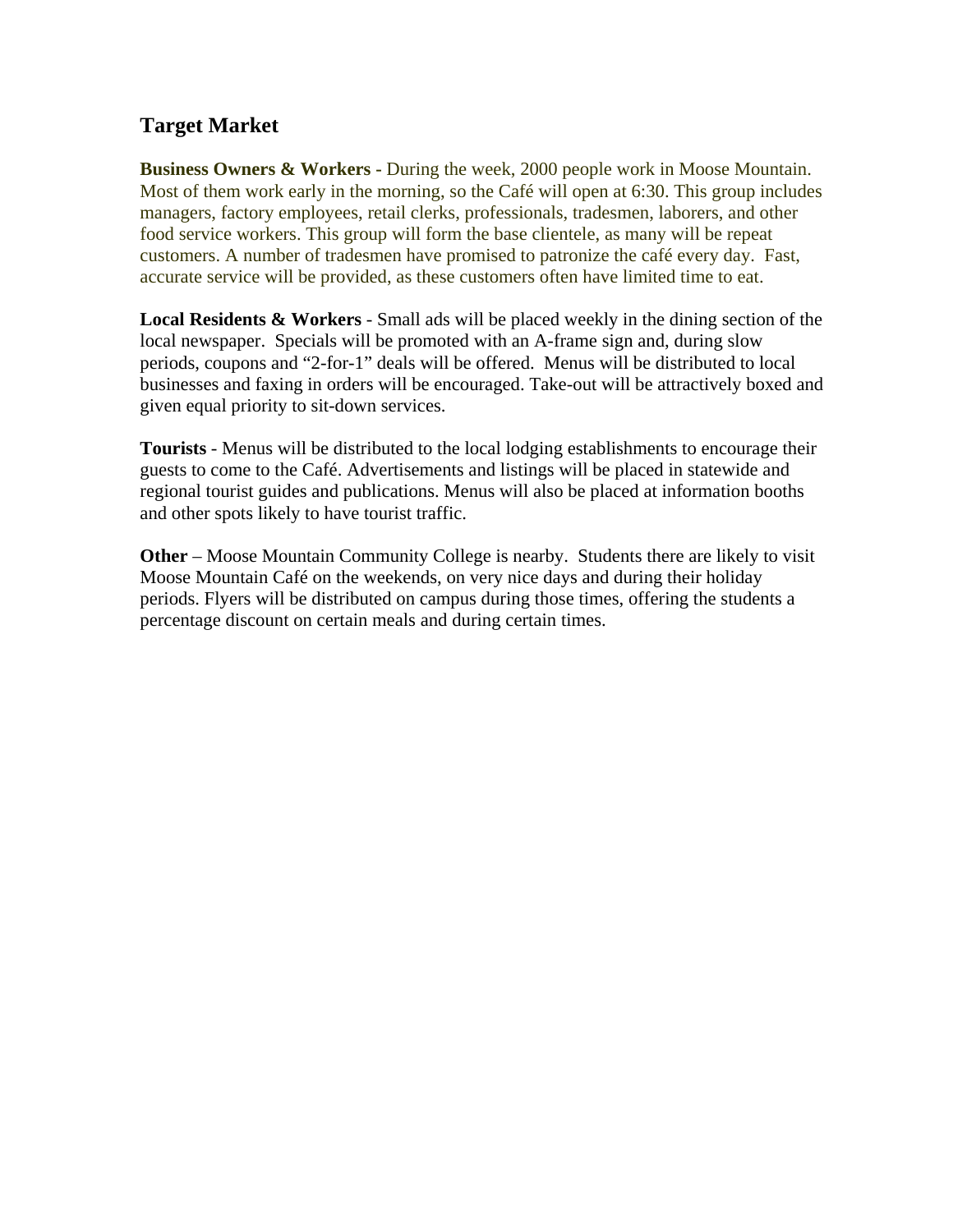## **Competitive Analysis**

| $\mathbf{S}$                    |      | Seats Meals     | Pricing | Hours                | Other                                                             |
|---------------------------------|------|-----------------|---------|----------------------|-------------------------------------------------------------------|
| Moose<br>Mountain<br>Café       | 20   | Breakfast/Lunch | $\ast$  | 6:30a.m.<br>2:30p.m  |                                                                   |
| Dunkin<br>Donuts                | 20   | Donuts/Soups    | $\ast$  | 24 hours             | no full meals                                                     |
| Local<br>Donuts                 | 10   | Donuts/Sandwich | $**$    | 7:00a.m.<br>3:00p.m. | no full breakfast                                                 |
| <b>Auntie Ems</b>               | 30   | 3 meals/day     | ***     | 7:00a.m.<br>9:00p.m  | Outdated menu/high<br>priced/ other end of<br><b>Main Street</b>  |
| The<br>Pinecone                 | 50   | 3 meals/day     | $**$    | 7:00a.m.-<br>9:00p.m | owners ready to<br>retire/old building/no<br>parking/slow service |
| Jiffy Stop,<br>Ervins,<br>Shell | none | pastries/coffee | $\ast$  | 24 hours             | no seating or full<br>meals                                       |

The Competition - The Competitor Matrix below shows the Moose Mountain Café in comparison to its competitors:

## **Marketing Strategy**

In addition to an overall strategy, different actions and methods will be used for each of the target markets.

## **Marketing Actions**

**Local Residents & Workers -** Small ads will be placed weekly in the dining section of the local newspaper. Specials will be promoted with an A-frame sign and during slow periods coupons and '2-for-1 deals will be offered. Menus will be distributed to local businesses and the faxing-in of orders will be encouraged. Take-out will be attractively boxed and given equal priority to sit-down services.

**Tourists -** Menus will be distributed to the local lodging establishments to encourage their guests to come to the Café. Advertisements and listings will be placed in state wide and regional tourist guides and publications. Menus will also be placed at information booths and other spots likely to have tourist traffic.

**Other -** Pricing will be competitive and customer service excellent. If anyone is not satisfied, the item will be replaced or taken off the bill.

The Café will leverage the internet as part of its marketing presence. Its website is http://www.moosecoffee.com.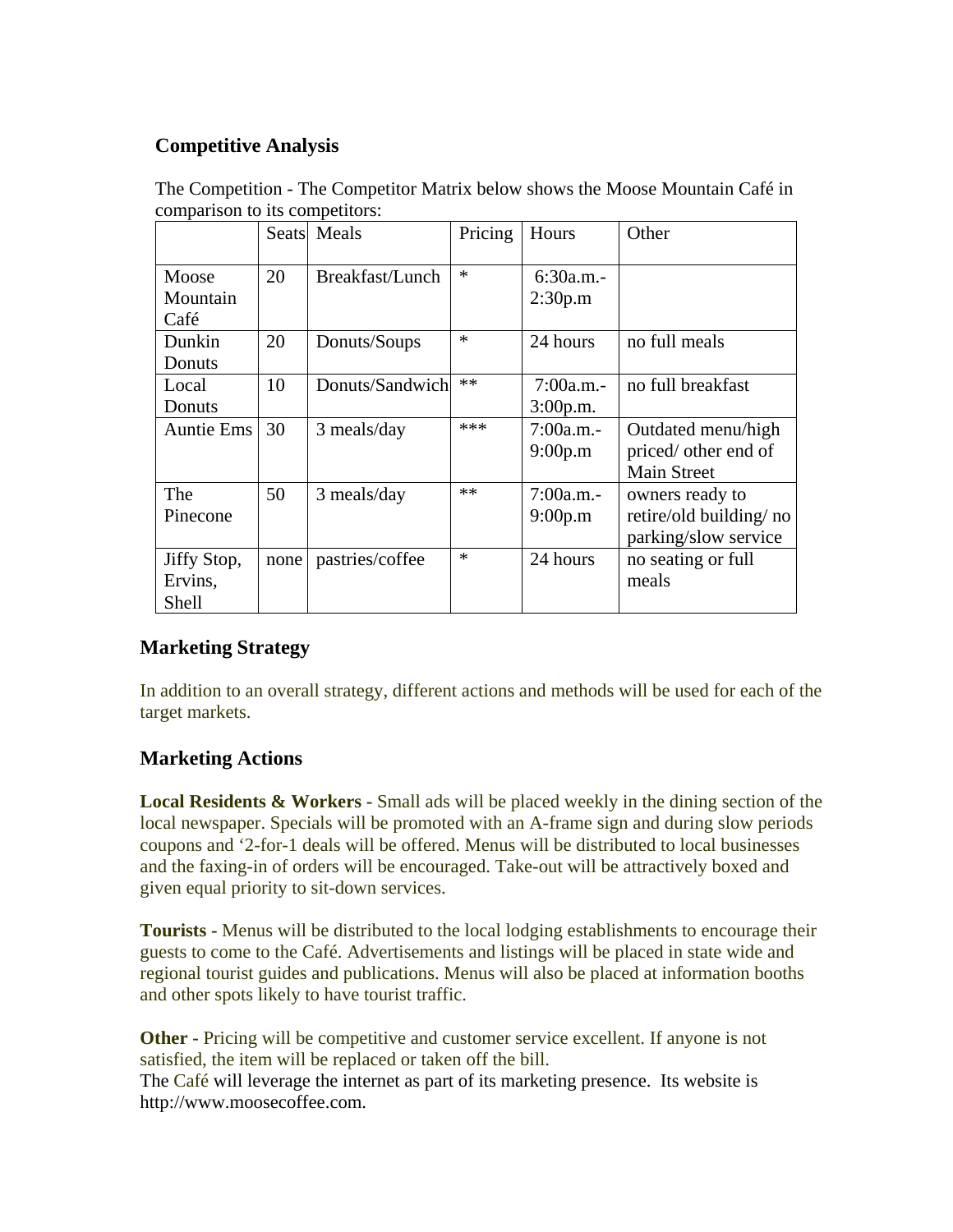## **Management and Operations**

**Resumes** - Attached are resumes for the staff of the Moose Mountain Café. Rosie Jenkins has over fifteen years experience in the restaurant business. Five of those years were spent as manager of the Top Notch Restaurant in Moose Mountain, NH.

**Accounting and Cash Management Systems** - An electronic cash register has already been purchased. This register is capable of tracking sales of various items, recording the different operators, and displaying the correct amount of change due for cash transactions. Numbered sales slips will be used, and each book signed for in a log book. All slips will be accounted for. The Moose Mountain Café will accept credit cards and a credit card machine will be purchased.

Rosie Jenkins will prepare deposits and take them to the bank daily. All checks will be written and signed by Ms. Jenkins, and she will keep the restaurant books on the Quick Books software program. Ms. Bea N. Counter, CPA, will prepare tax returns and quarterly payroll and tax reports.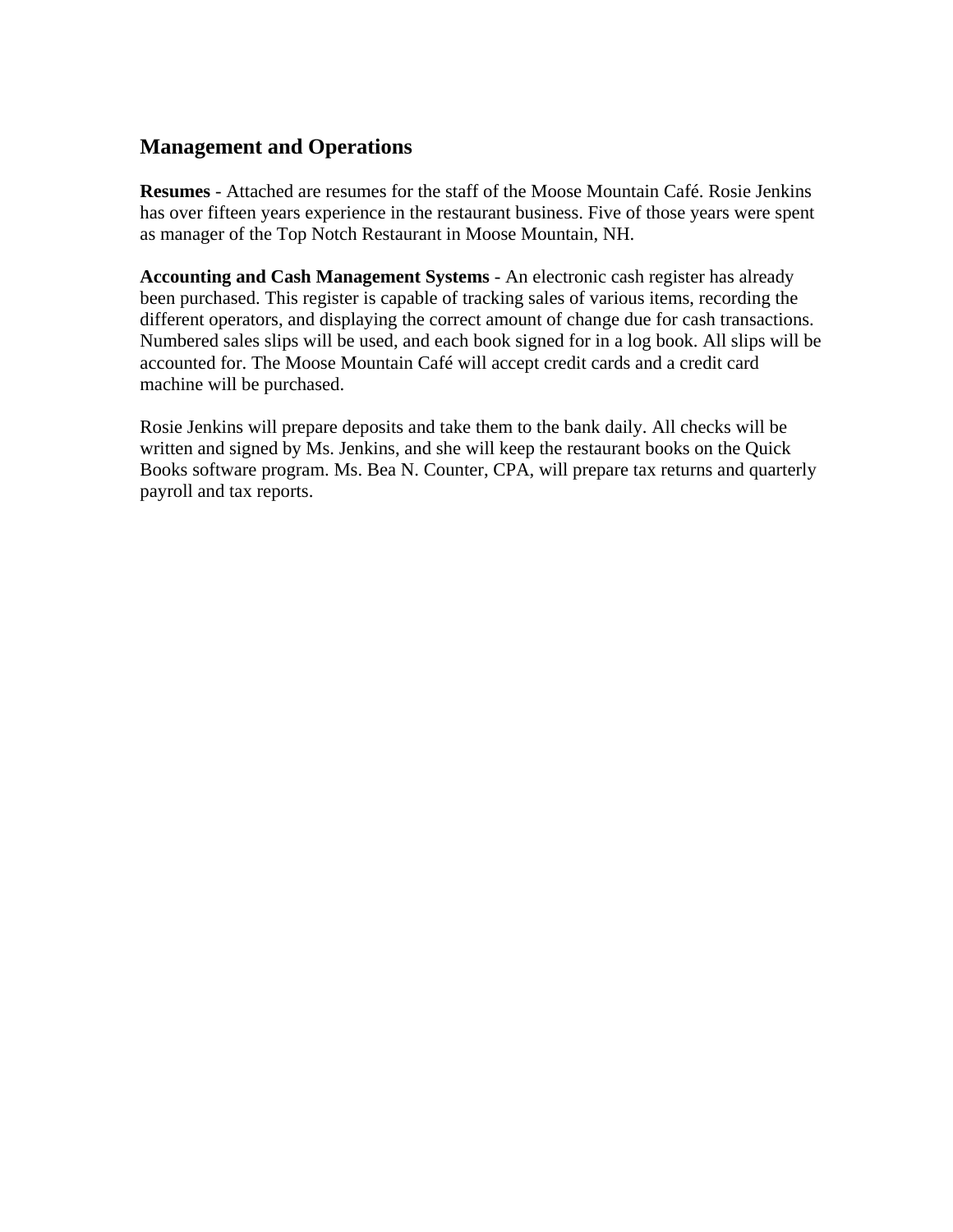### **Welcome:**

This spreadsheet walks you through the process of developing an integrated set of financial projections. To use this model, simply complete any information asked for found in the color blue. A number found in the color red, is information that has been provided but can be modified. Otherwise any information found in black type is automatically calculated for you.

Also, many cells have comments provided to clarify certain types of information. These comments can be viewed by finding the red arrow as shown below:

By placing your cursor over the cell as shown above, you should be able to see the cell's comments.

Before we begin, we need some information about your business to best customize your financial statements.

Please enter the name of your business in the box below:

**Moose Mountain Cafe**

The first seven worksheets in this workbook are steps you will need to complete. They are titled:

- 1. Required Funds
- 2. Sources of Capital
- 3. Monthly Budget
- 4. Gross Margins
- 5. Sales Forecast
- 6. Cash Receipts

The seventh step titled, "Current Balance Sheet" is for existing businesses only.

The last four worksheets are your prepared financial statements based upon the information you have entered. They are as follows: Income Statement Cash Flow Statement Balance Sheet Break-Even

To begin, click on the first worksheet tab below titled, "Required Funds."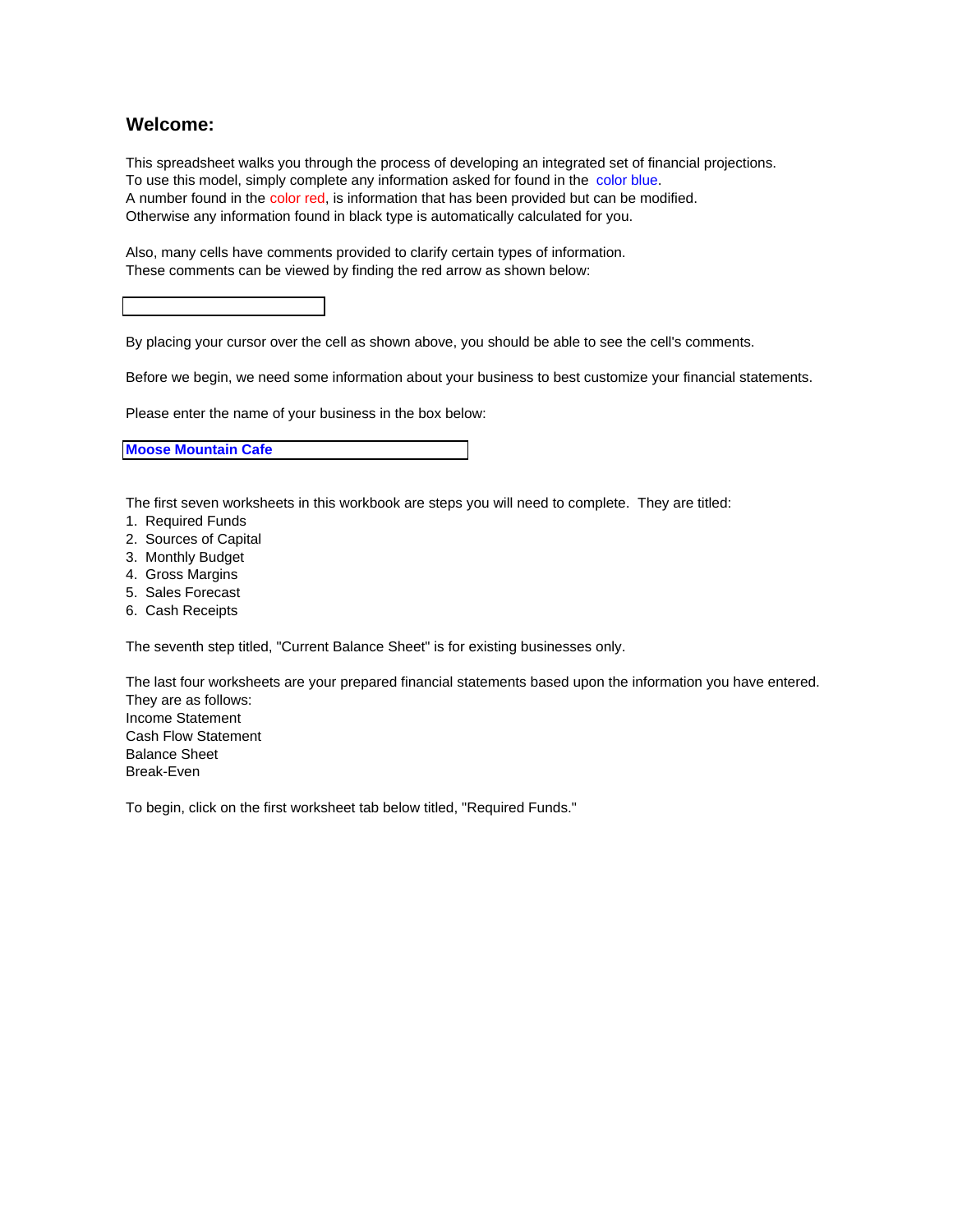### **Moose Mountain Cafe Initial Required Funds**

## **How much initial money do you require and what will it be used for?**

| <u>Item</u>                     | <u>Amount</u>  | <u>Totals</u> | <b>Depreciation</b> |          |
|---------------------------------|----------------|---------------|---------------------|----------|
| <b>Fixed Assets</b>             |                |               |                     |          |
| -Real Estate                    |                |               |                     |          |
| -Buildings                      |                |               |                     | 20 years |
| -Leasehold Improvements         | 5,000          |               |                     | 7 years  |
| -Equipment                      | 20,500         |               |                     | 7 years  |
| -Furniture and Fixtures         | 1,000          |               | 5                   | years    |
| -Vehicles                       |                |               | 5                   | years    |
| -Other Fixed                    |                |               |                     | 5 years  |
|                                 |                | 26,500        |                     |          |
| <b>Operating Capital</b>        |                |               |                     |          |
| -Salaries and Wages             | $\blacksquare$ |               |                     |          |
| -Insurance Premiums             | 2,400          |               |                     |          |
| -Beginning Inventory            | 5,000          |               |                     |          |
| -Legal and Accounting Fees      |                |               |                     |          |
| -Rent Deposits                  | 600            |               |                     |          |
| -Utility Deposits               |                |               |                     |          |
| -Supplies                       | 500            |               |                     |          |
| -Advertising and Promotions     | 1,000          |               |                     |          |
| -Licenses                       |                |               |                     |          |
| -Other Initial Costs            | 2,000          |               |                     |          |
| -Working Capital (Cash On Hand) | 2,000          |               | Amortization        |          |
|                                 |                | 13,500        |                     | years    |
| <b>Total Funds Required</b>     |                | 40,000<br>\$  |                     |          |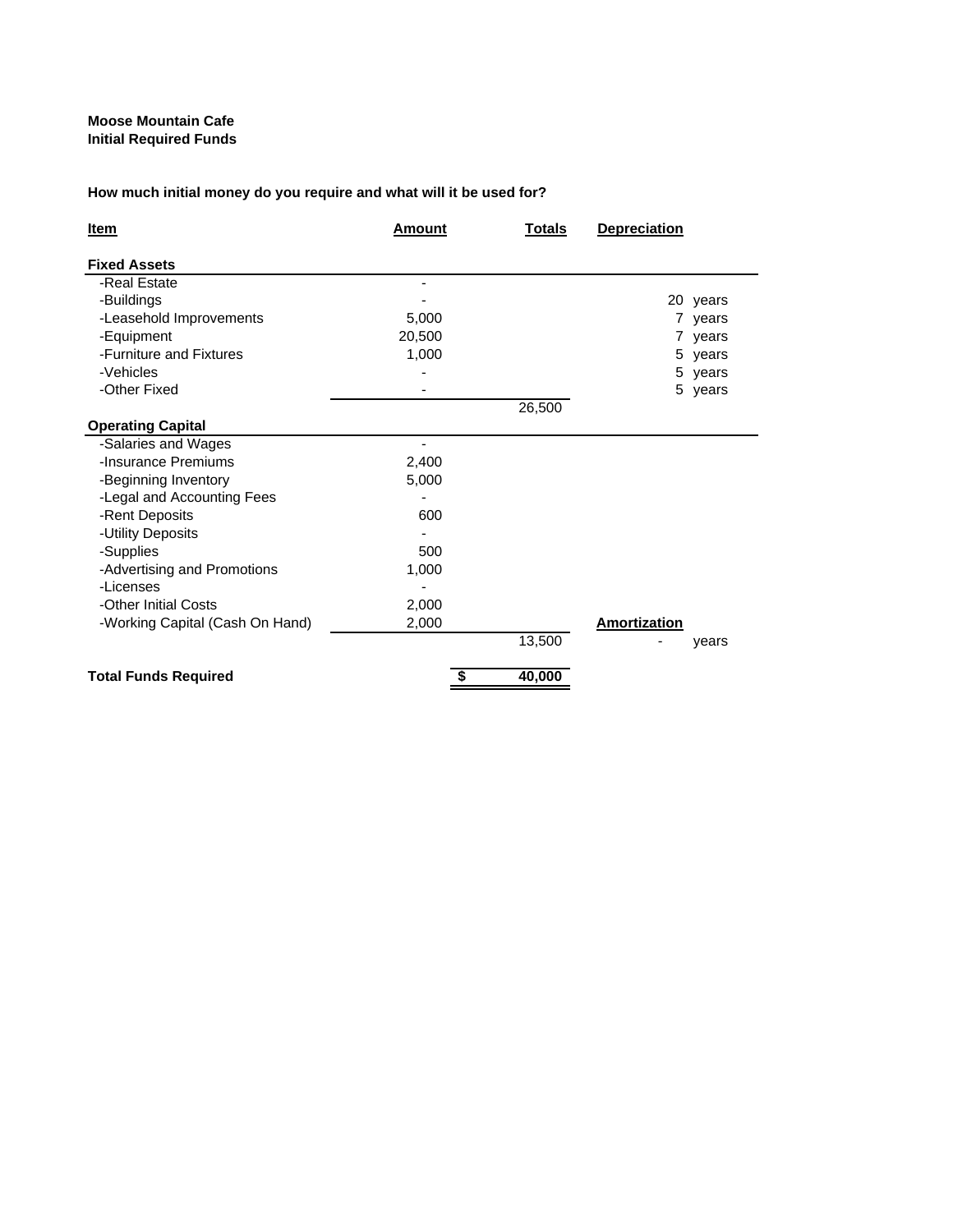### **Moose Mountain Cafe Sources of Capital**

| -Operating Capital<br>-Buildings and Real Estate Mortgage | $\overline{\$}$ | 40,000 |              |
|-----------------------------------------------------------|-----------------|--------|--------------|
|                                                           |                 |        |              |
|                                                           |                 |        |              |
| <b>Total Funds Required</b>                               |                 | 40,000 |              |
|                                                           |                 |        |              |
| <b>Owner's Injection:</b>                                 |                 |        |              |
| -How much will the owner(s) put into the business?        | \$              | 10,000 |              |
| -Recommended Minimum Level                                | \$              | 8,000  |              |
| -Owner's injection as a percent of the total              |                 | 25.00% |              |
|                                                           |                 |        |              |
| <b>Outside Financing Required:</b>                        | \$              | 30,000 |              |
| <b>Recommended Financing Structure:</b>                   |                 |        |              |
| -Commercial Loan                                          | \$              | 30,000 |              |
| -Interest Rate                                            |                 | 11.00% |              |
| -Term in Months                                           |                 | 60     |              |
| -Monthly Loan Payment Amount                              |                 |        | \$<br>652.27 |
| -Commercial Mortgage                                      | \$              |        |              |
| -Interest Rate                                            |                 | 9.00%  |              |
| -Term in Months                                           |                 | 240    |              |
| -Monthly Loan Payment Amount                              |                 |        | \$           |
| <b>Total Monthly Loan Payments</b>                        |                 |        | \$<br>652.27 |

Cross Checking: Amount of Required Funds Not Accounted For: -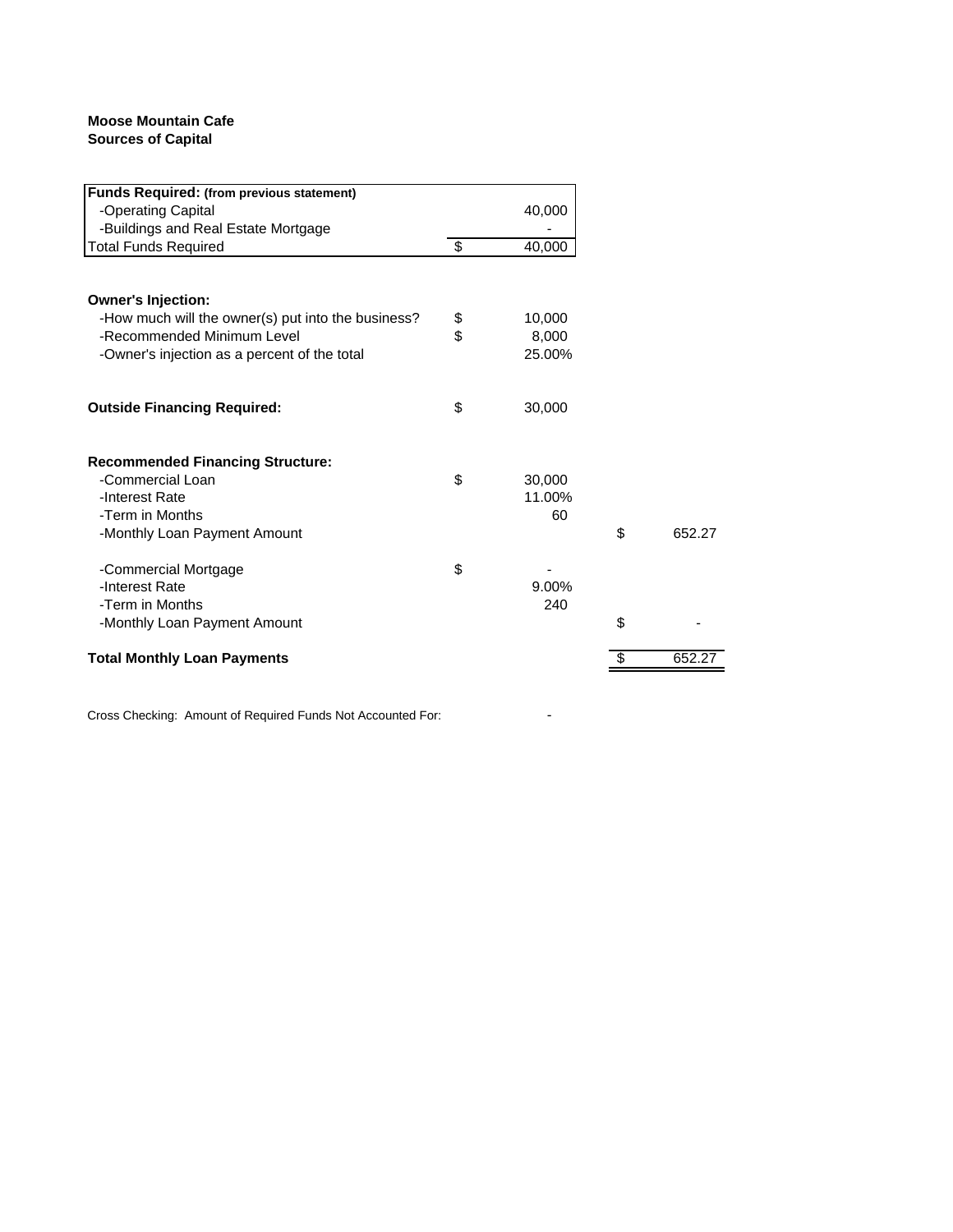### **Moose Mountain Cafe Monthly Operating Budget**

| <b>Number of Fixed Salary Employees</b> | $\overline{O}$ |                          |                |                        |
|-----------------------------------------|----------------|--------------------------|----------------|------------------------|
| <b>Salaries and Wages</b>               |                | <b>Monthly</b>           | <b>Annual</b>  | <b>Wage Base Limit</b> |
| <b>Owner's Compensation</b>             |                | 3,000                    | 36,000         |                        |
| <b>Salaries</b>                         |                | 3,574                    | 42,888         |                        |
| Social Security                         | 6.20%          | 408                      | 4,891          | \$<br>90,000           |
| Medicare                                | 1.45%          | 95                       | 1,144          |                        |
| Federal Unemployment Tax                | 0.80%          |                          |                | \$<br>7,000            |
| State Unemployment Tax                  | 2.70%          | 16                       | 189            | \$<br>7,000            |
| Worker's Compensation                   |                | 117                      | 1,400          |                        |
| <b>Employee Benefit Programs</b>        |                |                          | ۰.             |                        |
| <b>Total Salaries and Wages</b>         |                | 7,209                    | 86,512         |                        |
| <b>Business Expenses</b>                |                |                          |                |                        |
| Advertising                             |                | 200                      | 2,400          |                        |
| Car and Truck Expenses                  |                |                          |                |                        |
| <b>Credit Card Charges</b>              |                |                          |                |                        |
| Insurance                               |                | 250                      | 3,000          |                        |
| Legal and Accounting Fees               |                | 17                       | 200            |                        |
| <b>Office Expenses</b>                  |                |                          |                |                        |
| Postage and Shipping                    |                |                          |                |                        |
| Rent on Business Property               |                | 600                      | 7,200          |                        |
| Rent on Equipment                       |                |                          |                |                        |
| Repairs                                 |                | 50                       | 600            |                        |
| <b>Supplies</b>                         |                | 167                      | 2,000          |                        |
| Telephone                               |                | 100                      | 1,200          |                        |
| Travel                                  |                |                          |                |                        |
| <b>Utilities</b>                        |                | 400                      | 4,800          |                        |
| Miscellaneous Expenses                  |                | $\overline{\phantom{a}}$ | $\blacksquare$ |                        |
| <b>Total Business Expenses</b>          |                | 1,783                    | 21,400         |                        |
| <b>Total Operating Expenses</b>         |                | 8,993                    | 107,913        |                        |

| <b>Year Two</b>                         |       |
|-----------------------------------------|-------|
| Salary and Wages Percent Change         | $0\%$ |
| <b>Business Expenses Percent Change</b> | $0\%$ |
| <b>Year Three</b>                       |       |
| Salary and Wages Percent Change         | $0\%$ |
| <b>Business Expenses Percent Change</b> | $0\%$ |

 $\sim$ 

 $\overline{\phantom{0}}$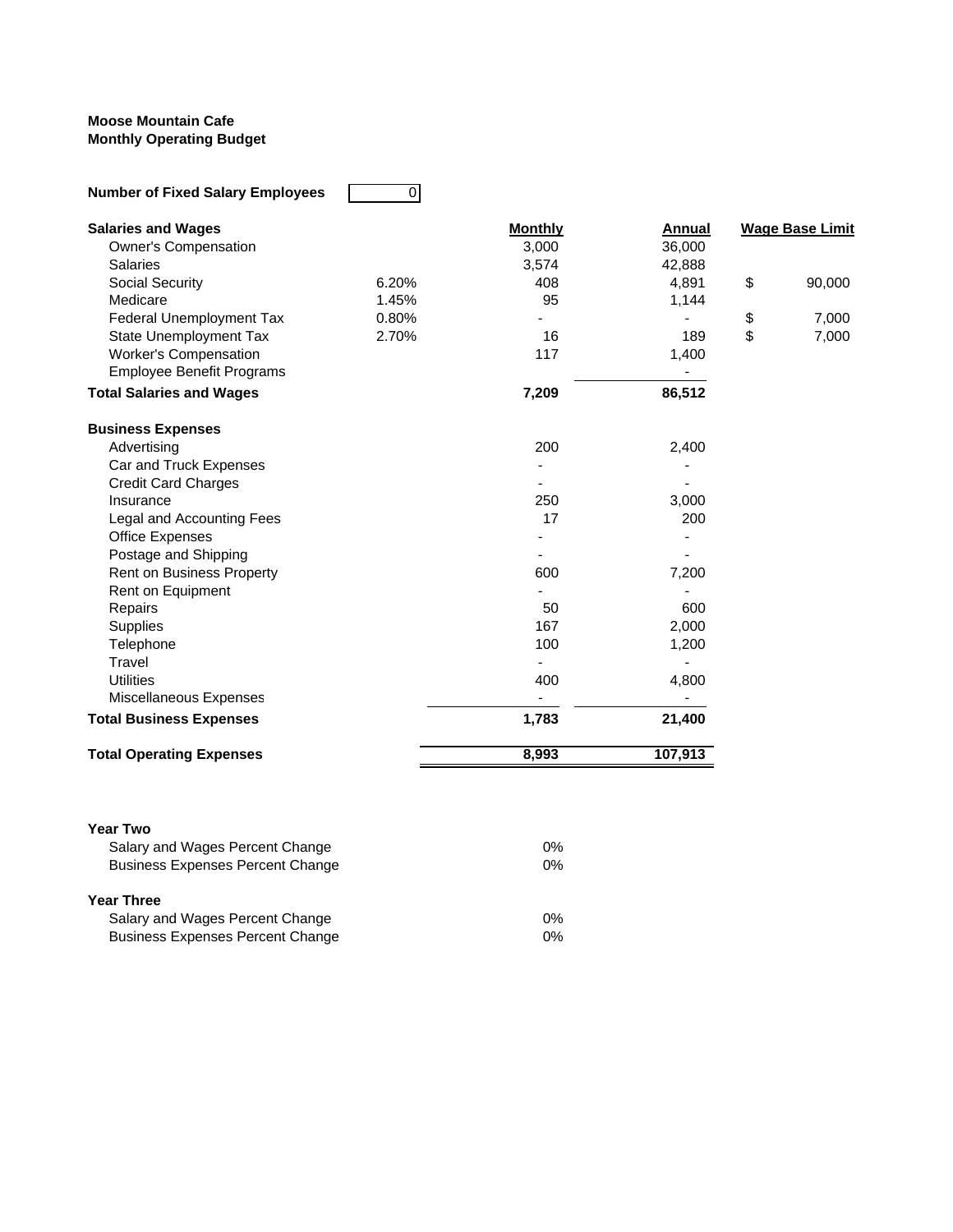### **Moose Mountain Cafe Gross Margins**

## **What are the direct costs for producing your products and services and what margins will you achieve?**

| <b>Products</b>                                                   |               | <b>Dollars</b> | <b>Percent</b> |
|-------------------------------------------------------------------|---------------|----------------|----------------|
| -Type of Units                                                    | Food/Beverage |                |                |
| -Average Price per Unit                                           |               | \$<br>1.00     | 100.00%        |
| -Average Material Costs per Unit<br>-Average Labor Costs per Unit | 0.40          |                |                |
| -Total Product Costs per Unit                                     |               | 0.40           | 40.00%         |
| -Gross Margin per Unit                                            |               | 0.60           | 60.00%         |
| -Year Two Price per Unit                                          |               | \$<br>1.00     |                |
| -Year Two Total Costs per Unit                                    |               | \$<br>0.40     |                |
| -Year Three Price per Unit                                        |               | \$<br>1.00     |                |
| -Year Three Total Costs per Unit                                  |               | \$<br>0.40     |                |
|                                                                   |               |                |                |

| <b>Product / Service 2</b>                                        |          |    | <b>Dollars</b> | <b>Percent</b> |
|-------------------------------------------------------------------|----------|----|----------------|----------------|
| -Type of Units                                                    | Services |    |                |                |
| -Average Price per Unit                                           |          | S  |                | 100.00%        |
| -Average Material Costs per Unit<br>-Average Labor Costs per Unit |          |    |                |                |
| -Total Product Costs per Unit                                     |          |    |                | $0.00\%$       |
| -Gross Margin per Unit                                            |          |    |                | $0.00\%$       |
| -Year Two Price per Unit                                          |          | \$ |                |                |
| -Year Two Total Costs per Unit                                    |          | S  |                |                |
| -Year Three Price per Unit                                        |          | \$ |                |                |
| -Year Three Total Costs per Unit                                  |          |    |                |                |
|                                                                   |          |    |                |                |

| <b>Product / Service 3</b>       |       | <b>Dollars</b> | <b>Percent</b> |
|----------------------------------|-------|----------------|----------------|
| -Type of Units                   | Hours |                |                |
| -Average Price per Unit          | S     |                | 100.00%        |
| -Average Material Costs per Unit |       |                |                |
| -Average Labor Costs per Unit    |       |                |                |
| -Total Product Costs per Unit    |       |                | 0.00%          |
| -Gross Margin per Unit           | ደ     |                | 0.00%          |
| -Year Two Price per Unit         | S     |                |                |
| -Year Two Total Costs per Unit   | \$    |                |                |
| -Year Three Price per Unit       |       |                |                |
| -Year Three Total Costs per Unit | \$    |                |                |
|                                  |       |                |                |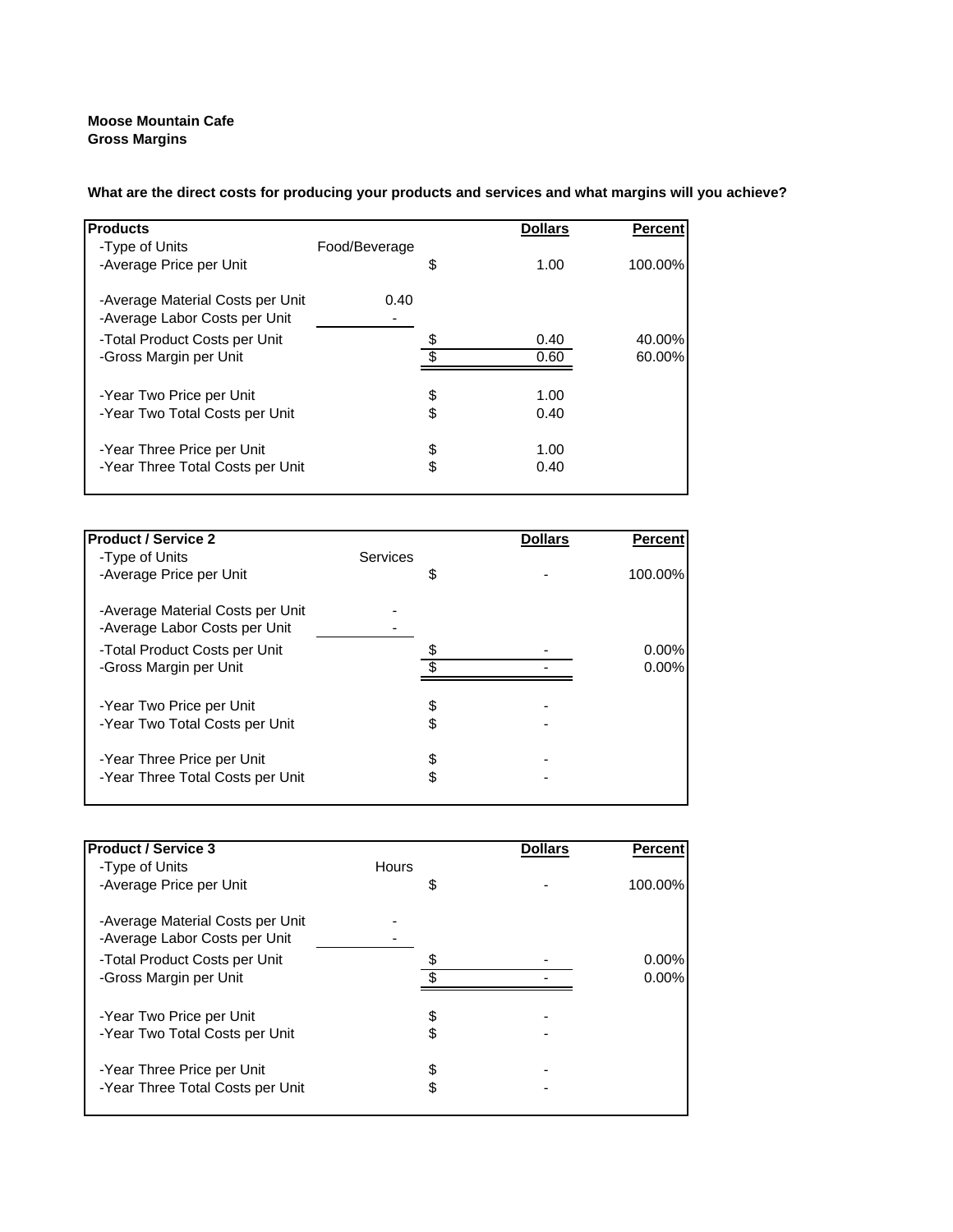**Thinking about seasonality and business growth what are the forecasted unit sales for each category?**

| <b>Product / Service:</b><br><b>Type of Units:</b> | <b>Products</b><br>Food/Beverage | <b>Product / Service 2</b><br>Services | <b>Product / Service 3</b><br>Hours |
|----------------------------------------------------|----------------------------------|----------------------------------------|-------------------------------------|
| Month 1                                            | 12,600                           |                                        |                                     |
| Month 2                                            | 25,200                           |                                        |                                     |
| Month 3                                            | 25,200                           |                                        |                                     |
| Month 4                                            | 25,200                           |                                        |                                     |
| Month 5                                            | 12,600                           |                                        |                                     |
| Month 6                                            | 8,400                            |                                        |                                     |
| Month 7                                            | 12,600                           |                                        |                                     |
| Month 8                                            | 12,600                           |                                        |                                     |
| Month 9                                            | 12,600                           |                                        |                                     |
| Month 10                                           | 8,400                            |                                        |                                     |
| Month 11                                           | 12,600                           |                                        |                                     |
| Month 12                                           | 12,600                           |                                        |                                     |
| <b>Total Unit Sales</b>                            | 180,600                          |                                        |                                     |

| <b>Year Two</b>                         | <b>Products</b> | <b>Product / Service 2</b> | <b>Product / Service 3</b> |
|-----------------------------------------|-----------------|----------------------------|----------------------------|
| <b>ENTER A: Year Two Percent Change</b> | 20%             | $0\%$                      | 0%                         |
| or ENTER B:                             |                 |                            |                            |
| Month 1                                 | 30,240          |                            |                            |
| Month 2                                 | 30,240          |                            |                            |
| Month 3                                 | 30,240          |                            |                            |
| Month 4                                 | 30,240          |                            |                            |
| Month 5                                 | 15,120          |                            |                            |
| Month 6                                 | 10,080          |                            |                            |
| Month 7                                 | 15,120          |                            |                            |
| Month 8                                 | 15,120          |                            |                            |
| Month 9                                 | 15,120          |                            |                            |
| Month 10                                | 10,080          |                            |                            |
| Month 11                                | 15,120          |                            |                            |
| Month 12                                | 15,120          |                            |                            |
| <b>Total Unit Sales</b>                 | 231,840         |                            |                            |

| <b>Year Three</b>                         | <b>Products</b> | <b>Product / Service 2</b> | <b>Product / Service 3</b> |
|-------------------------------------------|-----------------|----------------------------|----------------------------|
| <b>ENTER A: Year Three Percent Change</b> | 35%             | 0%                         | 0%                         |
| or ENTER B:                               |                 |                            |                            |
| Month 1                                   | 40,824          |                            |                            |
| Month 2                                   | 40,824          |                            |                            |
| Month 3                                   | 40,824          |                            |                            |
| Month 4                                   | 40,824          |                            |                            |
| Month 5                                   | 20,412          |                            |                            |
| Month 6                                   | 13,608          |                            |                            |
| Month 7                                   | 20,412          |                            |                            |
| Month 8                                   | 20,412          |                            |                            |
| Month 9                                   | 20,412          |                            |                            |
| Month 10                                  | 13,608          |                            |                            |
| Month 11                                  | 20,412          |                            |                            |
| Month 12                                  | 20,412          |                            |                            |
| <b>Total Unit Sales</b>                   | 312,984         |                            |                            |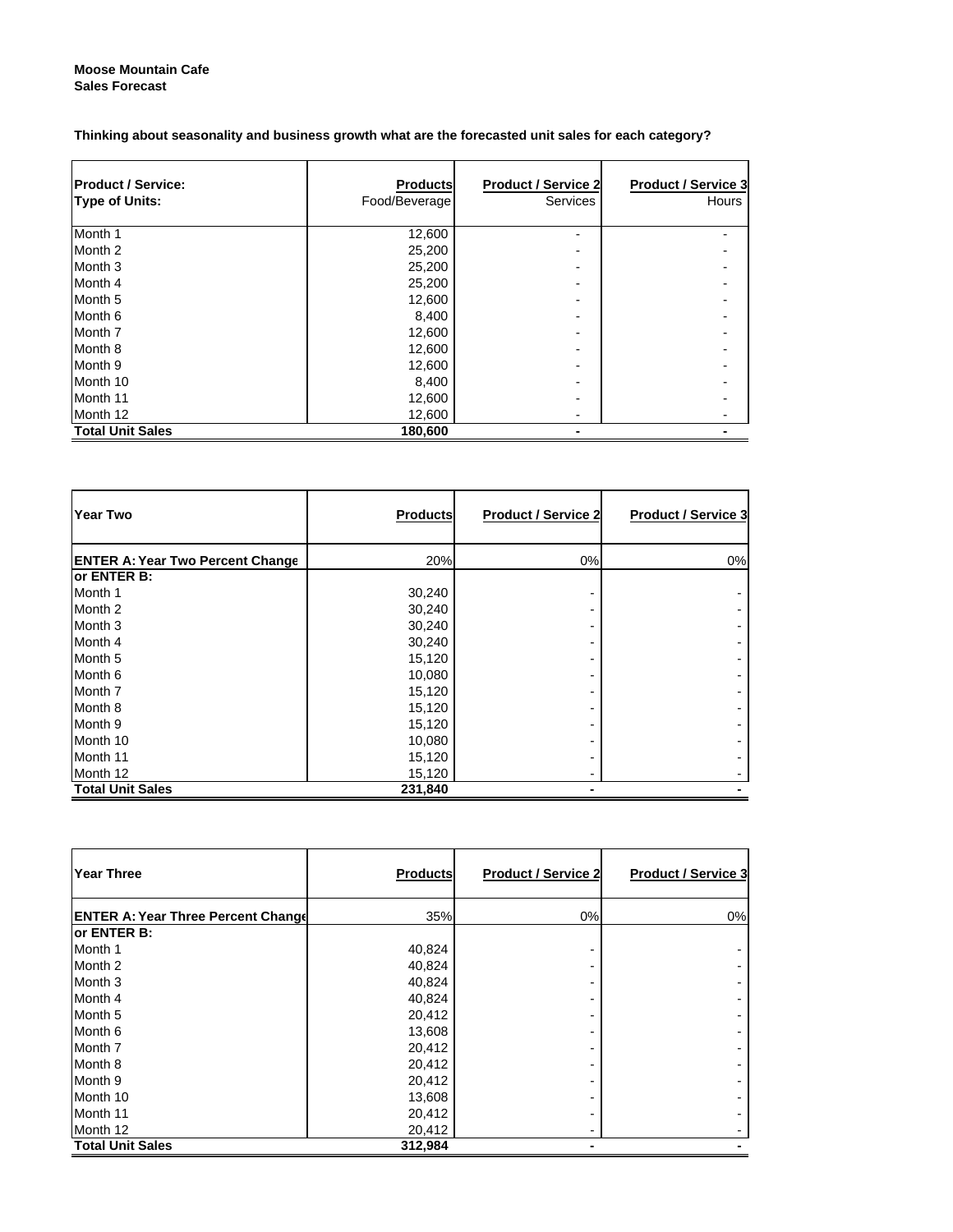### **Moose Mountain Cafe Cash Receipts and Disbursements**

## **Once a sale is made, what percent of the money do you collect during the following time periods?**

| 0 to 30 days                  |   | 100.00%  |
|-------------------------------|---|----------|
| 31 to 60 days                 |   | $0.00\%$ |
| More than 60 days             |   | $0.00\%$ |
|                               |   | 100.00%  |
| Line of Credit Preferences:   |   |          |
| Desired Minimum Cash Balance: | S |          |
| Line of Credit Interest Rate: |   | 10.00%   |
|                               |   |          |
|                               |   |          |

| <b>Income Tax Assumptions:</b> |          |
|--------------------------------|----------|
| Effective Income Tax Rate:     | $0.00\%$ |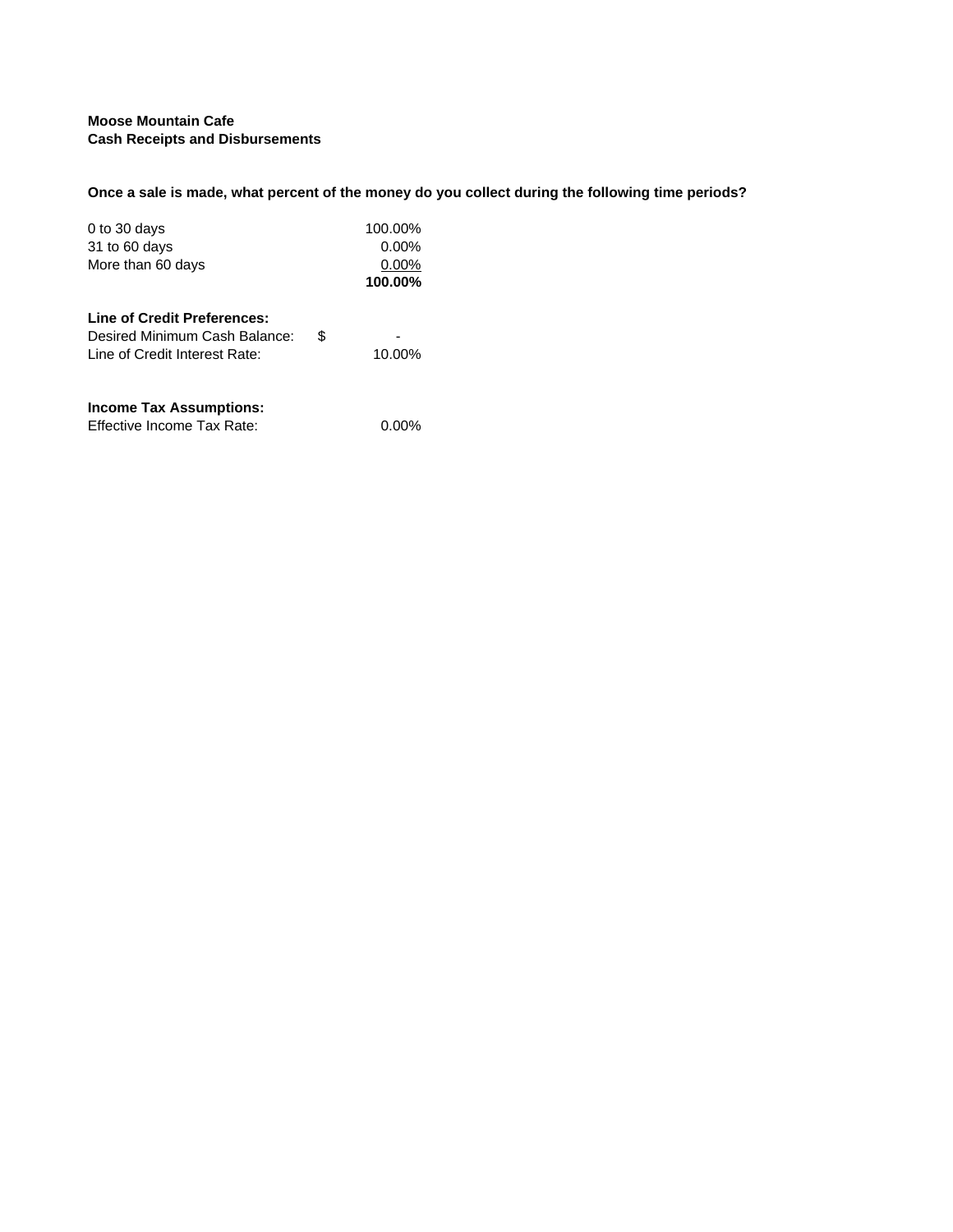### **Moose Mountain Cafe Current Balance Sheet (Existing Business Only)** *For the period ending on 12/31/2004*

### **Please list the value of your business assets in dollars:**

| Assets (Stuff you have)   |  |
|---------------------------|--|
| -Cash                     |  |
| -Accounts Receivable      |  |
| -Inventory                |  |
| -Prepaid Expenses         |  |
| -Other Current Assets     |  |
| -Improvements             |  |
| -Furniture and Fixtures   |  |
| -Equipment                |  |
| -Real Estate              |  |
| -Buildings                |  |
| -Other Fixed              |  |
| -Accumulated Depreciation |  |
| <b>Total Assets</b>       |  |

### **Please list the value of your business liabilities:**

 $\overline{a}$ 

| Liabilities (What you owe) |  |
|----------------------------|--|
| -Accounts Payable          |  |
| -Notes Payable             |  |
| -Mortgage Payable          |  |
| -Other Liabilities         |  |
| <b>Total Liabilities</b>   |  |

### **Please list the**

| Owner's Equity (What you own)       |      |  |
|-------------------------------------|------|--|
| -Common Stock                       |      |  |
| -Retained Earnings                  |      |  |
| <b>Total Owner's Equity</b>         |      |  |
| <b>Total Liabilities and Equity</b> | - \$ |  |

Cross Checking Balance: \$ - must be zero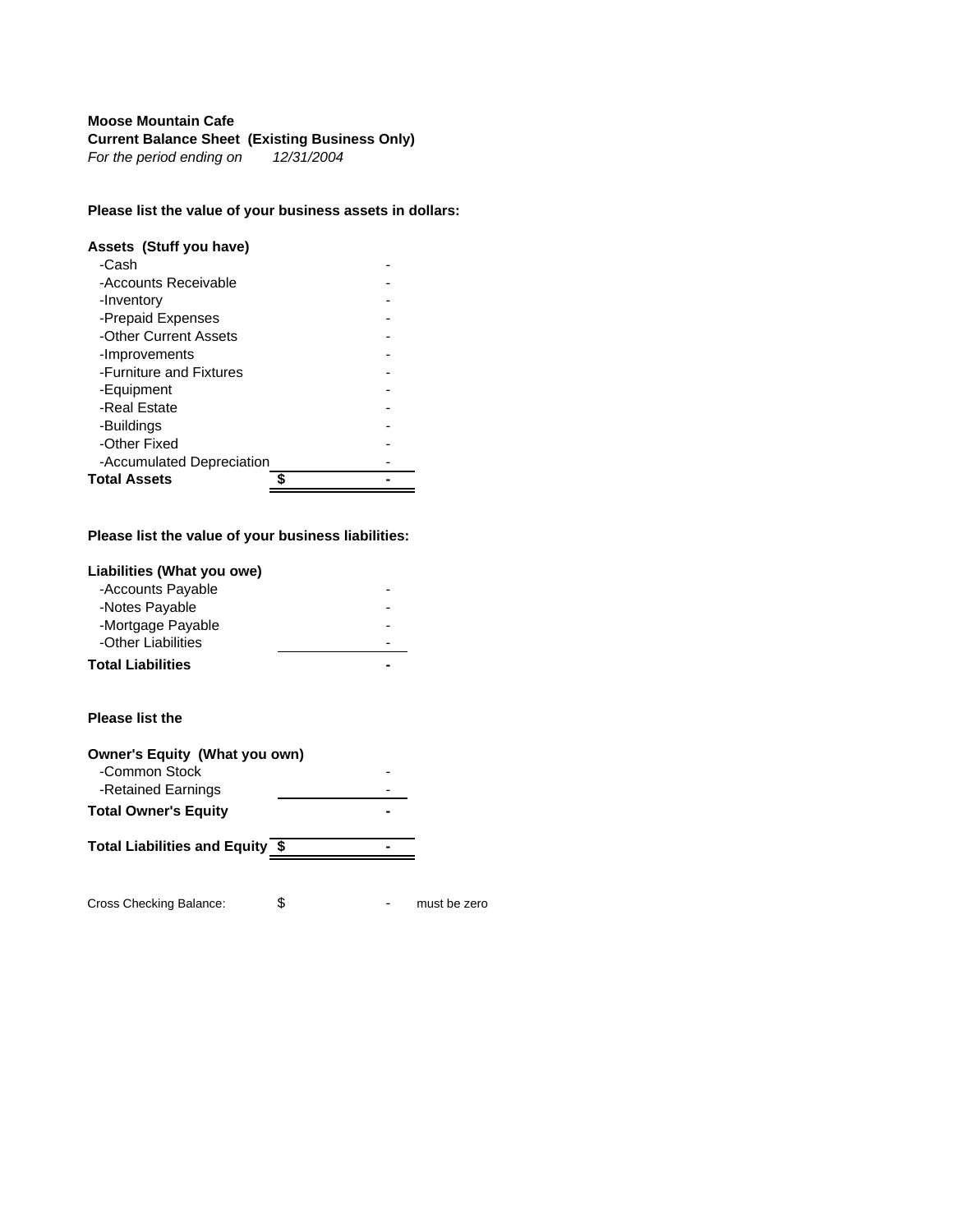#### **PROJECTED INCOME STATEMENT**

|                                              | Month 1              | Month 2              | Month 3                  | Month 4              | Month 5                  | Month 6                  | Month 7 | Month 8                  | Month 9 | Month 10                 | Month 11       | Month 12             | <b>Totals</b>  | %       |
|----------------------------------------------|----------------------|----------------------|--------------------------|----------------------|--------------------------|--------------------------|---------|--------------------------|---------|--------------------------|----------------|----------------------|----------------|---------|
| Income:                                      |                      |                      |                          |                      |                          |                          |         |                          |         |                          |                |                      |                |         |
| Products                                     | 12,600               | 25,200               | 25,200                   | 25,200               | 12,600                   | 8,400                    | 12,600  | 12,600                   | 12,600  | 8,400                    | 12,600         | 12,600               | 180,600        |         |
| Product / Service 2                          | $\sim$               | ÷.                   | $\sim$                   | $\ddot{\phantom{1}}$ | $\sim$                   | $\sim$                   | $\sim$  |                          | $\sim$  | $\blacksquare$           | $\sim$         | ÷,                   | $\blacksquare$ |         |
| Product / Service 3                          |                      |                      |                          |                      |                          |                          |         |                          |         |                          |                |                      |                |         |
| <b>Total Income</b>                          | 12,600               | 25,200               | 25,200                   | 25,200               | 12,600                   | 8,400                    | 12,600  | 12,600                   | 12,600  | 8,400                    | 12,600         | 12,600               | 180,600        | 100.00% |
| <b>Cost of Sales:</b>                        |                      |                      |                          |                      |                          |                          |         |                          |         |                          |                |                      |                |         |
| Products                                     |                      | 10,080               | 10,080                   | 10,080               | 5,040                    | 3,360                    | 5,040   | 5,040                    | 5,040   | 3,360                    | 5,040          | 5,040                | 67,200         |         |
| Product / Service 2                          |                      |                      |                          |                      |                          |                          |         |                          |         | $\blacksquare$           |                | ä,                   | ٠              |         |
| Product / Service 3                          |                      | $\sim$               | $\overline{\phantom{a}}$ | $\blacksquare$       | $\overline{\phantom{a}}$ | $\overline{\phantom{a}}$ | $\sim$  | $\overline{\phantom{a}}$ | $\sim$  | $\overline{\phantom{a}}$ | $\blacksquare$ | $\blacksquare$       | $\sim$         |         |
| <b>Total Cost of Sales</b>                   |                      | 10,080               | 10,080                   | 10,080               | 5,040                    | 3,360                    | 5,040   | 5,040                    | 5,040   | 3,360                    | 5,040          | 5,040                | 67,200         | 37.21%  |
| <b>Gross Margin</b>                          | 12,600               | 15,120               | 15,120                   | 15,120               | 7,560                    | 5,040                    | 7,560   | 7,560                    | 7,560   | 5,040                    | 7,560          | 7,560                | 113,400        | 62.79%  |
| <b>Salaries and Wages:</b>                   |                      |                      |                          |                      |                          |                          |         |                          |         |                          |                |                      |                |         |
| <b>Owner's Compensation</b>                  | 1,500                | 3,000                | 3,000                    | 3,000                | 3,000                    | 3,000                    | 3,000   | 3,000                    | 3,000   | 3,000                    | 3,000          | 3,000                | 34,500         |         |
| Salaries                                     | 1,787                | 3,574                | 3,574                    | 3,574                | 3,574                    | 3,574                    | 3,574   | 3,574                    | 3,574   | 3,574                    | 3,574          | 3,574                | 41,101         |         |
| Payroll Taxes                                | 519                  | 519                  | 519                      | 519                  | 519                      | 519                      | 519     | 519                      | 519     | 519                      | 519            | 519                  | 6,224          |         |
| Worker's Compensation                        | 117                  | 117                  | 117                      | 117                  | 117                      | 117                      | 117     | 117                      | 117     | 117                      | 117            | 117                  | 1,400          |         |
| <b>Employee Benefit Programs</b>             | $\ddot{\phantom{a}}$ |                      |                          |                      | $\sim$                   |                          |         |                          | $\sim$  |                          |                | $\blacksquare$       | $\sim$         |         |
| <b>Total Salaries and Wages</b>              | 3,922                | 7,209                | 7,209                    | 7,209                | 7,209                    | 7,209                    | 7,209   | 7,209                    | 7,209   | 7,209                    | 7,209          | 7,209                | 83,225         | 46.08%  |
| <b>Business Expenses:</b>                    |                      |                      |                          |                      |                          |                          |         |                          |         |                          |                |                      |                |         |
| Advertising                                  |                      | 200                  | 200                      | 200                  | 200                      | 200                      | 200     | 200                      | 200     | 200                      | 200            | 200                  | 2,200          |         |
| Car and Truck Expenses                       |                      | ä,                   |                          |                      | $\sim$                   |                          |         |                          | $\sim$  | $\sim$                   | $\blacksquare$ | ä,                   | ä,             |         |
| <b>Credit Card Charges</b>                   | ÷                    | $\sim$               | $\sim$                   | $\overline{a}$       | $\sim$                   | ÷.                       | $\sim$  |                          | $\sim$  | $\overline{\phantom{a}}$ | $\sim$         | ÷                    | $\sim$         |         |
| Insurance                                    | 250                  | 250                  | 250                      | 250                  | 250                      | 250                      | 250     | 250                      | 250     | 250                      | 250            | 250                  | 3,000          |         |
| Legal and Accounting Fees                    | 17                   | 17                   | 17                       | 17                   | 17                       | 17                       | 17      | 17                       | 17      | 17                       | 17             | 17                   | 200            |         |
| <b>Office Expenses</b>                       | $\blacksquare$       | ٠                    | ٠                        | $\blacksquare$       | ÷.                       | $\sim$                   | ÷.      |                          | $\sim$  | $\blacksquare$           | $\blacksquare$ | $\blacksquare$       | $\blacksquare$ |         |
| Postage and Shipping                         |                      |                      |                          |                      |                          |                          |         |                          |         |                          |                |                      |                |         |
| Rent on Business Property                    | 600                  | 600                  | 600                      | 600                  | 600                      | 600                      | 600     | 600                      | 600     | 600                      | 600            | 600                  | 7,200          |         |
| Rent on Equipment                            | $\blacksquare$       | $\overline{a}$       | ä,                       | $\overline{a}$       | $\blacksquare$           | $\sim$                   | $\sim$  | ÷                        | $\sim$  | $\overline{\phantom{a}}$ | $\sim$         | $\blacksquare$       | $\mathbf{r}$   |         |
|                                              |                      |                      |                          | 50                   | 50                       | 50                       |         | 50                       | 50      |                          |                |                      |                |         |
| Repairs                                      |                      | 50                   | 50                       | 167                  | 167                      | 167                      | 50      |                          |         | 50                       | 50             | 50                   | 550            |         |
| Supplies                                     |                      | 167                  | 167                      |                      |                          |                          | 167     | 167                      | 167     | 167                      | 167            | 167                  | 1,837          |         |
| Telephone                                    | 100                  | 100                  | 100                      | 100                  | 100                      | 100                      | 100     | 100                      | 100     | 100                      | 100            | 100                  | 1,200          |         |
| Travel                                       | $\blacksquare$       | ٠                    | $\overline{\phantom{a}}$ | $\blacksquare$       | $\sim$                   | $\overline{\phantom{a}}$ | $\sim$  |                          | $\sim$  | $\blacksquare$           | $\sim$         |                      | $\blacksquare$ |         |
| <b>Utilities</b>                             | 400                  | 400                  | 400                      | 400                  | 400                      | 400                      | 400     | 400                      | 400     | 400                      | 400            | 400                  | 4,800          |         |
| Miscellaneous Expenses                       |                      |                      |                          |                      | $\sim$                   |                          |         |                          |         | $\sim$                   |                | ÷,                   | ä,             |         |
| <b>Amortized Start-up Expenses</b>           | ÷                    | $\ddot{\phantom{1}}$ | $\overline{a}$           |                      | $\overline{\phantom{a}}$ |                          | $\sim$  |                          | $\sim$  | $\overline{a}$           | $\sim$         | $\ddot{\phantom{1}}$ | ä,             |         |
| Depreciation                                 | 320                  | 320                  | 320                      | 320                  | 320                      | 320                      | 320     | 320                      | 320     | 320                      | 320            | 320                  | 3,843          |         |
| <b>Total Business Expenses</b>               | 1,687                | 2,104                | 2,104                    | 2,104                | 2,104                    | 2,104                    | 2,104   | 2,104                    | 2,104   | 2,104                    | 2,104          | 2,104                | 24,830         | 13.75%  |
| <b>Less Interest Expense:</b>                |                      |                      |                          |                      |                          |                          |         |                          |         |                          |                |                      |                |         |
| Commercial Loan                              | 275                  | 272                  | 268                      | 265                  | 261                      | 257                      | 254     | 250                      | 246     | 243                      | 239            | 235                  | 3,065          |         |
| <b>Commercial Mortgage</b><br>Line of Credit | $\ddot{\phantom{1}}$ | $\ddot{\phantom{1}}$ | $\sim$                   | $\overline{a}$       | $\sim$                   | $\sim$                   |         |                          |         |                          |                | $\ddot{\phantom{1}}$ |                |         |
| <b>Total Interest Expense</b>                | 275                  | 272                  | 268                      | 265                  | 261                      | 257                      | 254     | 250                      | 246     | 243                      | 239            | 235                  | 3,065          | 1.70%   |
| <b>Net Operating Profit</b>                  | 6,716                | 5,535                | 5,539                    | 5,542                | (2,014)                  | (4,531)                  | (2,007) | (2,003)                  | (2,000) | (4, 516)                 | (1,992)        | (1,988)              | 2,280          |         |
| Less: Income Taxes                           |                      |                      |                          |                      |                          |                          |         |                          |         |                          |                |                      |                |         |
| <b>Net Profit (Loss)</b>                     | 6.716                | 5,535                | 5,539                    | 5,542                | (2,014)                  | (4,531)                  | (2,007) | (2,003)                  | (2,000) | (4, 516)                 | (1,992)        | (1,988)              | 2,280          | 1.26%   |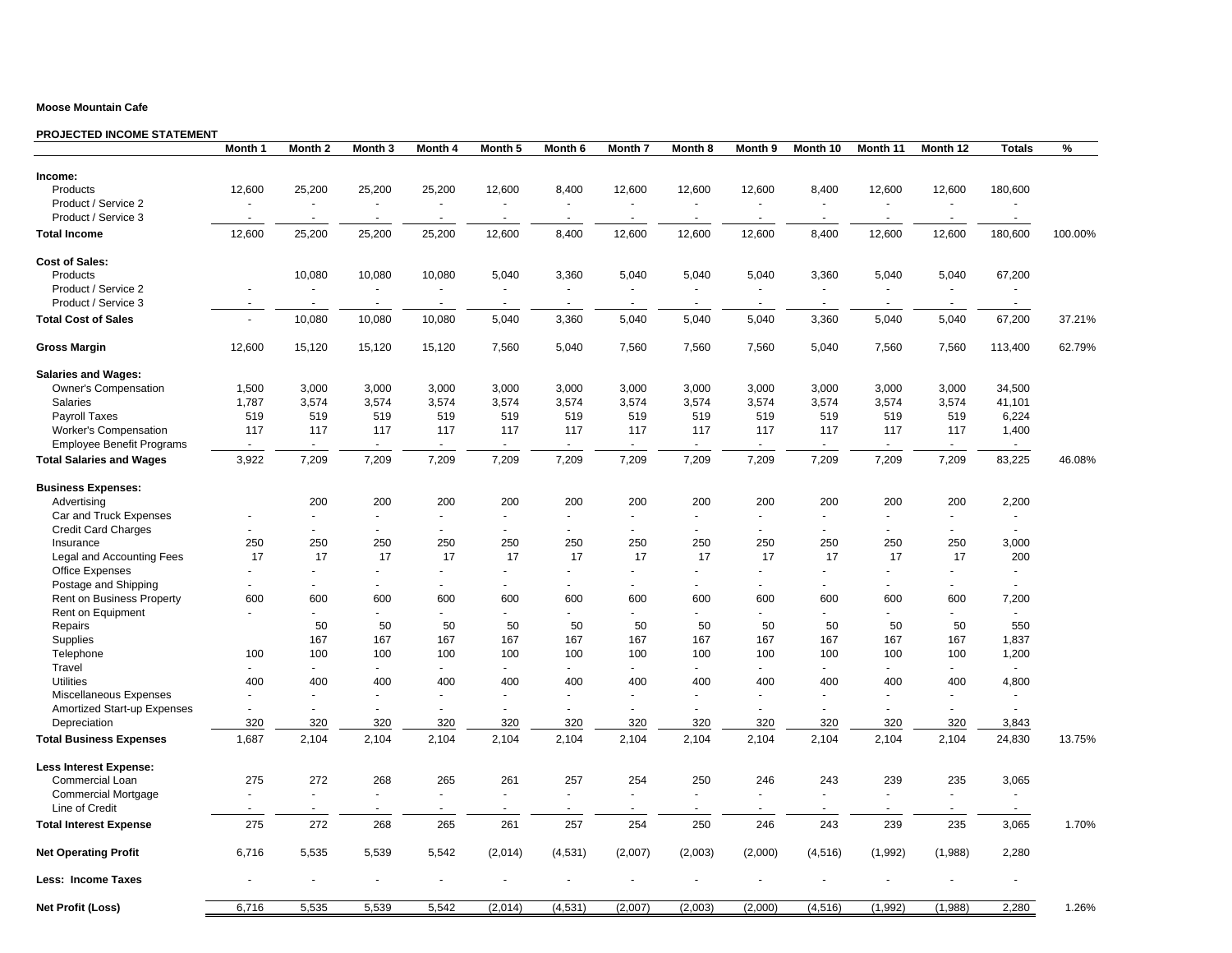**PROJECTED CASH FLOW STATEMENT**

|                                                | Month 1                  | Month 2                            | Month 3 | Month 4 | Month 5 | Month 6                           | Month 7 | Month 8 | Month 9 | Month 10     | Month 11 | Month 12 | Totals  |
|------------------------------------------------|--------------------------|------------------------------------|---------|---------|---------|-----------------------------------|---------|---------|---------|--------------|----------|----------|---------|
| <b>Beginning Cash Balance</b>                  | 2,000                    | 8,659                              | 14,133  | 19,608  | 25,083  | 22,997                            | 18,392  | 16,307  | 14,221  | 12,136       | 7,531    | 5,445    |         |
| <b>Cash Inflows</b>                            |                          |                                    |         |         |         |                                   |         |         |         |              |          |          |         |
| Income from Sales<br><b>Account Receivable</b> | 12,600                   | 25,200<br>$\overline{\phantom{a}}$ | 25,200  | 25,200  | 12,600  | 8,400<br>$\overline{\phantom{a}}$ | 12,600  | 12,600  | 12,600  | 8,400        | 12,600   | 12,600   | 180,600 |
| <b>Total Inflows</b>                           | 12,600                   | 25,200                             | 25,200  | 25,200  | 12,600  | 8,400                             | 12,600  | 12,600  | 12,600  | 8,400        | 12,600   | 12,600   | 180,600 |
| <b>Cash Outflows</b>                           |                          |                                    |         |         |         |                                   |         |         |         |              |          |          |         |
| <b>Capital Purchases</b>                       |                          |                                    |         |         |         |                                   |         |         |         |              |          |          |         |
| Cost of Sales                                  |                          | 10,080                             | 10,080  | 10,080  | 5,040   | 3,360                             | 5,040   | 5,040   | 5,040   | 3,360        | 5,040    | 5,040    | 67,200  |
| Salaries and Wages                             | 3,922                    | 7,209                              | 7,209   | 7,209   | 7,209   | 7,209                             | 7,209   | 7,209   | 7,209   | 7,209        | 7,209    | 7,209    | 83,225  |
| <b>Business Expenses</b>                       | 1,367                    | 1,784                              | 1,784   | 1,784   | 1,784   | 1,784                             | 1,784   | 1,784   | 1,784   | 1,784        | 1,784    | 1,784    | 20,987  |
| <b>Income Taxes</b>                            |                          | $\sim$                             |         |         | ٠       | $\mathbf{r}$                      |         |         |         | $\mathbf{r}$ |          |          |         |
| Loan Payments                                  | 652                      | 652                                | 652     | 652     | 652     | 652                               | 652     | 652     | 652     | 652          | 652      | 652      | 7,827   |
| Line of Credit Interest                        |                          |                                    |         |         |         |                                   |         |         |         |              |          |          |         |
| Line of Credit Repayments                      | $\overline{\phantom{a}}$ | $\overline{\phantom{a}}$           |         |         |         | $\overline{\phantom{a}}$          |         |         |         |              |          | $\sim$   |         |
| <b>Total Cash Outflows</b>                     | 5,941                    | 19,725                             | 19,725  | 19,725  | 14,685  | 13,005                            | 14,685  | 14,685  | 14,685  | 13,005       | 14,685   | 14,685   | 179,240 |
| <b>Operating Cash Balance</b>                  | 8,659                    | 14,133                             | 19.608  | 25,083  | 22,997  | 18,392                            | 16,307  | 14,221  | 12,136  | 7,531        | 5,445    | 3,360    |         |
|                                                |                          |                                    |         |         |         |                                   |         |         |         |              |          |          |         |
| <b>Line of Credit Drawdowns</b>                |                          |                                    |         |         |         |                                   |         |         |         |              |          |          |         |
| <b>Ending Cash Balance</b>                     | 8,659                    | 14,133                             | 19,608  | 25,083  | 22,997  | 18,392                            | 16,307  | 14,221  | 12,136  | 7,531        | 5,445    | 3,360    |         |
|                                                |                          |                                    |         |         |         |                                   |         |         |         |              |          |          |         |

Line of Credit Balance and the control of the control of the control of the control of the control of the control of the control of the control of the control of the control of the control of the control of the control of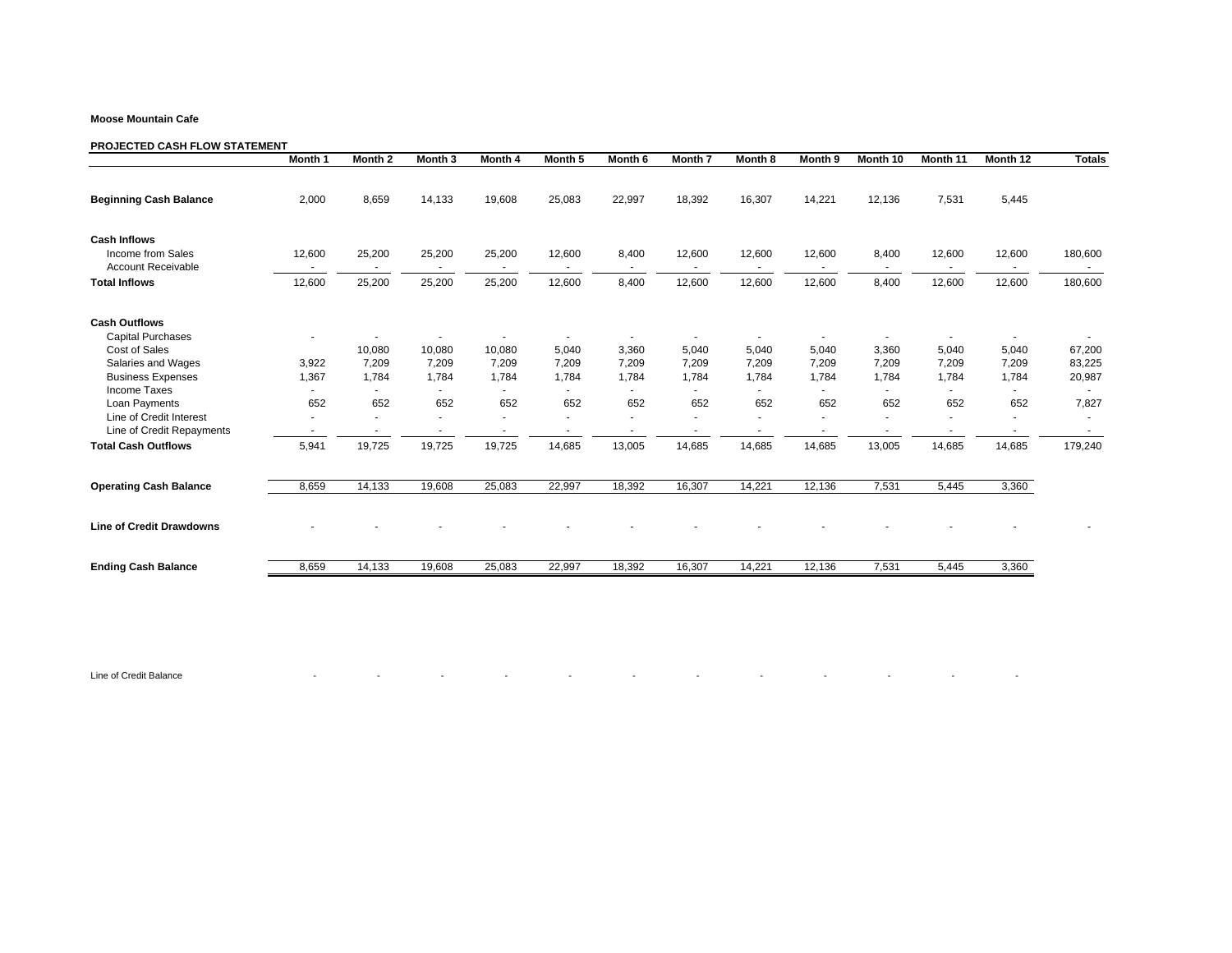**Pro Forma Balance Sheet**

|                                | <b>Base Period</b>       | <b>End of Year One</b> |
|--------------------------------|--------------------------|------------------------|
| <b>Assets</b>                  |                          |                        |
| <b>Current Assets</b>          |                          |                        |
| Cash                           | $\overline{\phantom{a}}$ | 3,360                  |
| <b>Accounts Receivable</b>     |                          |                        |
| Inventory                      |                          | 5,000                  |
| <b>Prepaid Expenses</b>        |                          | 4,500                  |
| <b>Other Current</b>           | ۰                        | 2,000                  |
| <b>Total Current Assets</b>    | ä,                       | 14,860                 |
| <b>Fixed Assets</b>            |                          |                        |
| Improvements                   | $\overline{\phantom{a}}$ | 5,000                  |
| <b>Furniture and Fixtures</b>  |                          | 1,000                  |
| Equipment                      |                          | 20,500                 |
| <b>Real Estate</b>             |                          |                        |
| <b>Buildings</b>               |                          |                        |
| Other Fixed                    |                          |                        |
| <b>Total Fixed Assets</b>      |                          | 26,500                 |
| Less: Accumulated Depreciation |                          | 3,843                  |
| <b>Total Assets</b>            |                          | 37,517                 |

| <b>Liabilities and Owner's Equity</b>       |   |        |
|---------------------------------------------|---|--------|
| <b>Liabilities</b>                          |   |        |
| <b>Accounts Payable</b>                     |   |        |
| Notes Payable                               | ۰ | 25,237 |
| Mortgage Payable                            | ۰ |        |
| Line of Credit Balance                      |   |        |
| <b>Total Liabilities</b>                    |   | 25,237 |
| <b>Owner's Equity</b>                       |   |        |
| Common Stock                                | ۰ | 10.000 |
| <b>Retained Earnings</b>                    |   | 2,280  |
| <b>Total Owner's Equity</b>                 |   | 12,280 |
| <b>Total Liabilities and Owner's Equity</b> |   | 37,517 |

Statement Balances **-**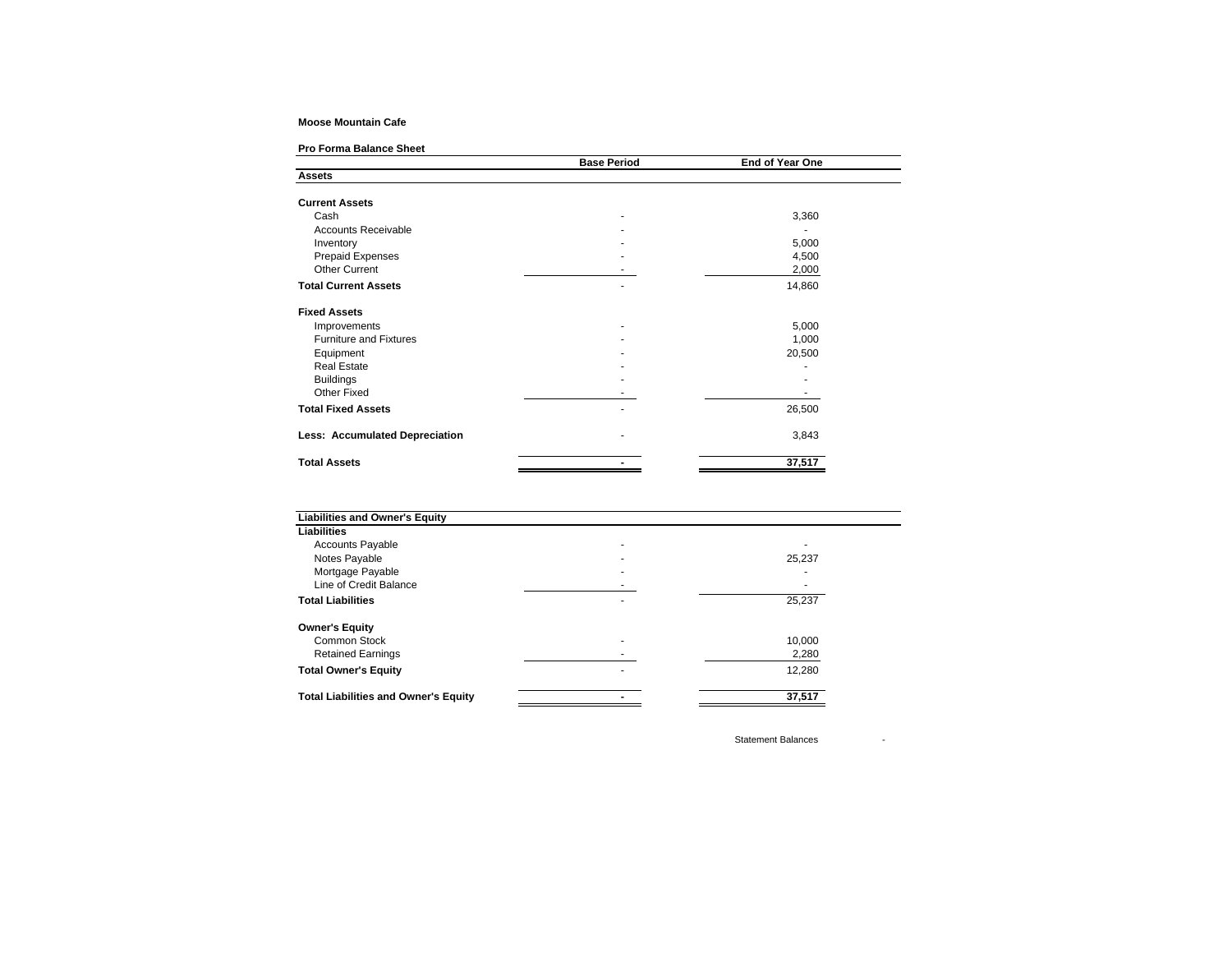### **Moose Mountain Cafe Break-Even Analysis Statement**

| <b>Break-Even Sales in Dollars:</b>        | S  | 176,969 |
|--------------------------------------------|----|---------|
|                                            |    | 62.79%  |
| Break-Even Sales Calculation:              | \$ | 111,120 |
|                                            |    | 100.00% |
| Contribution Margin as a Percent of Sales: |    | 62.79%  |
| Cost of Sales as a Percent of Sales:       |    | 37.21%  |
| <b>Annual Fixed Costs:</b>                 | \$ | 111,120 |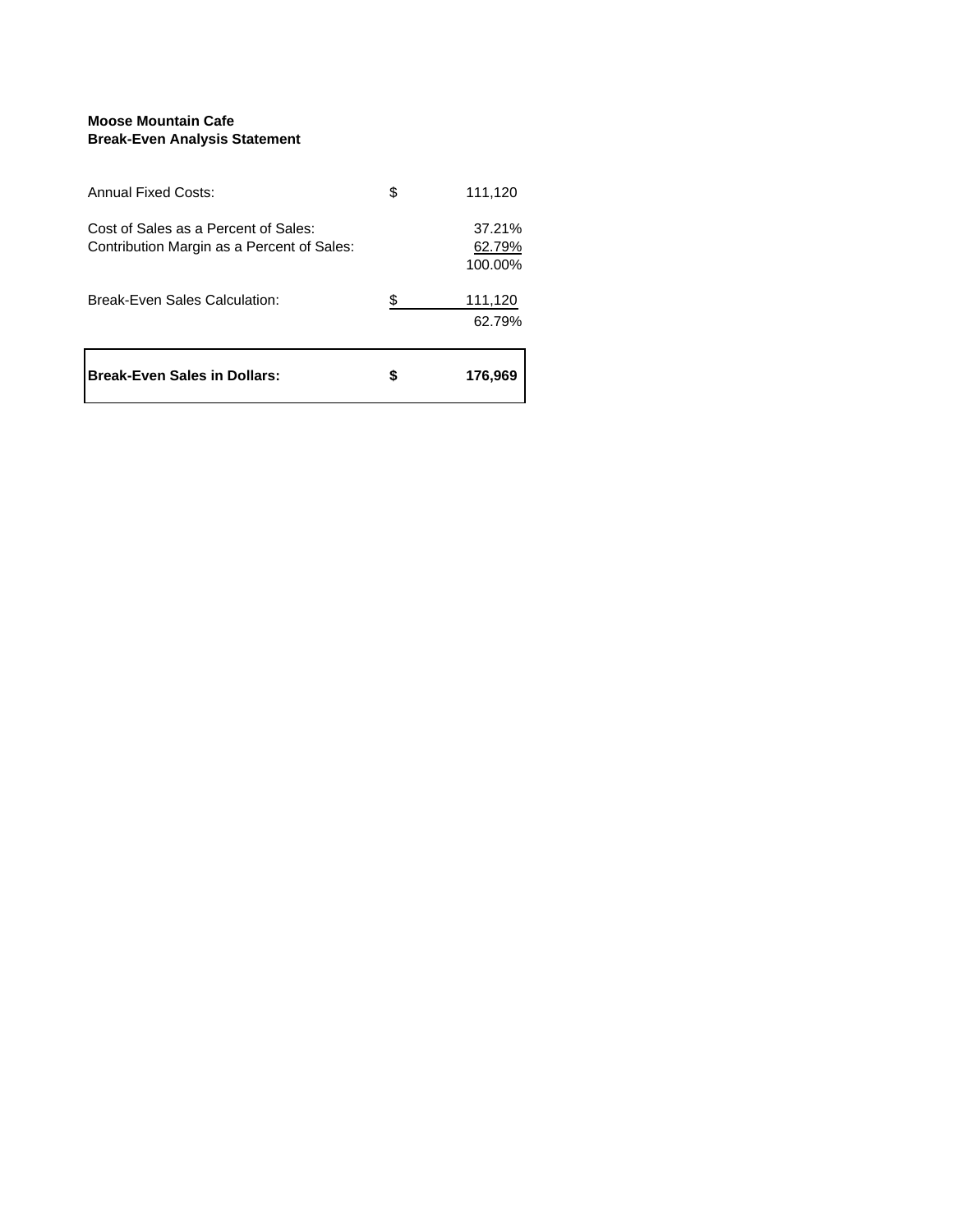#### **Financial Diagnostics**

This sheet performs a few tests on your numbers to see if they seem within certain reasonable ranges. Remember, no computer can tell whether your projections are truly well-constructed, only a human can do that. But these tests can at least look for values that are critically out of range.

| <b>Test Condition</b>                            | Value           | Findings:                                                                  |
|--------------------------------------------------|-----------------|----------------------------------------------------------------------------|
| <b>General Financing Assumptions:</b>            |                 |                                                                            |
| Owner's Injection into the Business              | \$<br>10,000.00 | Owner's Injection is adequate                                              |
| Cash Request as Percent of Total Required Funds  | 5.00%           | Cash request seems reasonable with total request                           |
| <b>Loan Assumptions:</b>                         |                 |                                                                            |
| <b>Commercial Loan Interest Rate</b>             | 11.00%          | Interest rate seems reasonable                                             |
| Commercial Loan Term in Months                   | 60              | Loan term seems within range for this type of loan                         |
| Commercial Mortgage Interest Rate                | 9.00%           | Interest rate seems reasonable                                             |
| Commercial Mortgage Term in Months               | 240             | Loan term seems within range for this type of loan                         |
| Loan Payments as a Percent of Projected Sales    | 4.33%           | Calculated loan payments as a percent of sales seem resonable              |
| <b>Income Statement:</b>                         |                 |                                                                            |
| Gross Margin as a Percent of Sales               | 62.79%          | Gross margin percentage seems reasonable                                   |
| Owner's Compensation Lower Limit Check           | \$<br>34,500.00 | An owner's compensation amount has been established                        |
| Owner's Compensation Upper Limit Check           | 1513.30%        | Owner's compensation may be too high relative to profitability of business |
| Advertising Expense Levels as a Percent of Sales | 1.22%           | Advertising as a percent of sales may be too low                           |
| <b>Profitability Levels</b>                      | \$<br>2,280     | The business is showing a profit                                           |
| Profitability as a Percent of Sales              | 1.26%           | The projection does not seem highly unreasonable                           |
| <b>Cash Flow Statement</b>                       |                 |                                                                            |
| Desired Operating Cash Flow Levels               | \$              | The financial projection provides the desired level of cash flow           |
| Line of Credit Drawdowns                         | \$              | The business doesn't seem to require a line of credit                      |
| Accounts Receivable Ratio to Sales               | 0.00%           | Accounts receivable amount as a percent of sales seems reasonable          |
| <b>Balance Sheet Statement</b>                   |                 |                                                                            |
| Does the Base Period Balance Sheet Balance?      |                 | The balance sheet does balance                                             |
| Does the Final Balance Sheet Balance?            |                 | The balance sheet does balance                                             |
| Debt to Equity Ratios                            | 2.06            | The debt to equity ratio seems reasonable                                  |
| <b>Break-Even Analysis Statement</b>             |                 |                                                                            |
| <b>Break-Even Levels</b>                         | \$<br>3.631     | The sales projection exceeds the projected break-even sales level          |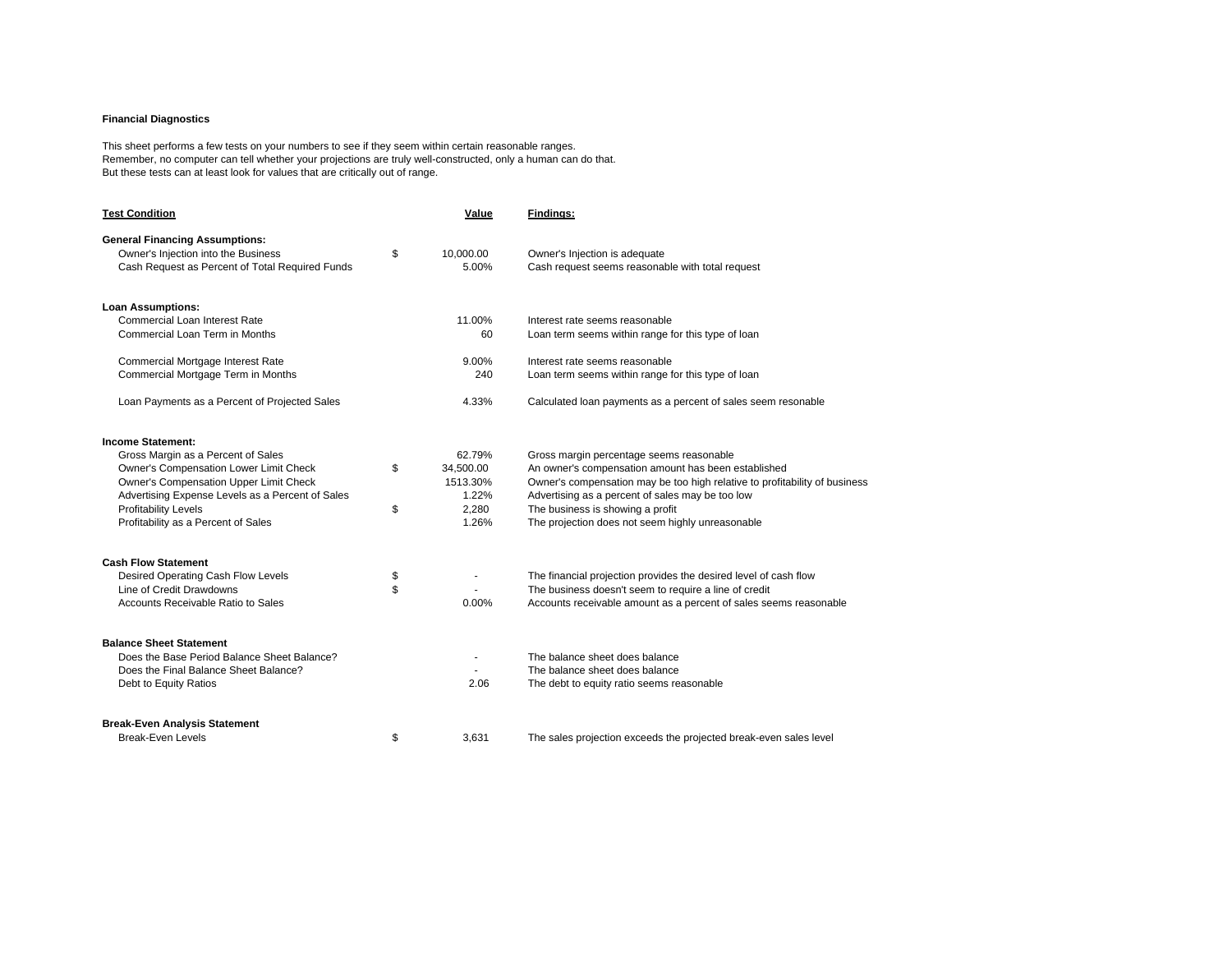#### **Moose Mountain Cafe Income Statements**

#### **YEAR END SUMMARY**

|                                    | Year 1                   | %               | Year 2         | %               | Year 3          | %      |
|------------------------------------|--------------------------|-----------------|----------------|-----------------|-----------------|--------|
|                                    |                          |                 |                |                 |                 |        |
| Income:                            |                          |                 |                |                 |                 |        |
| Products                           | 180,600                  |                 | 231,840        |                 | 312,984         |        |
| Product / Service 2                |                          |                 |                |                 |                 |        |
| Product / Service 3                |                          |                 |                |                 |                 |        |
| <b>Total Income</b>                |                          | 180,600 100.00% |                | 231,840 100.00% | 312,984 100.00% |        |
|                                    |                          |                 |                |                 |                 |        |
| <b>Cost of Sales:</b>              |                          |                 |                |                 |                 |        |
| Products                           | 67,200                   |                 | 92,736         |                 | 125,194         |        |
| Product / Service 2                |                          |                 |                |                 |                 |        |
| Product / Service 3                |                          |                 | $\blacksquare$ |                 |                 |        |
| <b>Total Cost of Sales</b>         | 67,200                   | 37.21%          | 92,736         | 40.00%          | 125,194         | 40.00% |
| <b>Gross Margin</b>                | 113,400                  | 62.79%          | 139,104        | 60.00%          | 187,790         | 60.00% |
| <b>Salaries and Wages:</b>         |                          |                 |                |                 |                 |        |
| <b>Owner's Compensation</b>        | 34,500                   |                 | 36,000         |                 | 36,000          |        |
| <b>Salaries</b>                    | 41,101                   |                 | 42,888         |                 | 42,888          |        |
| Payroll Taxes                      | 6,224                    |                 | 6,224          |                 | 6,224           |        |
| Worker's Compensation              | 1,400                    |                 | 1,400          |                 | 1,400           |        |
| <b>Employee Benefit Programs</b>   | $\sim$                   |                 | $\sim$         |                 | $\blacksquare$  |        |
| <b>Total Salaries and Wages</b>    | 83,225                   | 46.08%          | 86,512         | 37.32%          | 86,512          | 27.64% |
| <b>Business Expenses:</b>          |                          |                 |                |                 |                 |        |
| Advertising                        | 2,200                    |                 | 2,400          |                 | 2,400           |        |
| Car and Truck Expenses             |                          |                 |                |                 |                 |        |
| <b>Credit Card Charges</b>         |                          |                 |                |                 |                 |        |
| Insurance                          | 3,000                    |                 | 3,000          |                 | 3,000           |        |
| Legal and Accounting Fees          | 200                      |                 | 200            |                 | 200             |        |
| <b>Office Expenses</b>             | $\blacksquare$           |                 | $\blacksquare$ |                 | $\blacksquare$  |        |
| Postage and Shipping               |                          |                 |                |                 |                 |        |
| Rent on Business Property          | 7,200                    |                 | 7,200          |                 | 7,200           |        |
| Rent on Equipment                  | $\blacksquare$           |                 | $\blacksquare$ |                 | $\blacksquare$  |        |
| Repairs                            | 550                      |                 | 600            |                 | 600             |        |
| Supplies                           | 1,837                    |                 | 2,000          |                 | 2,000           |        |
| Telephone                          | 1,200                    |                 | 1,200          |                 | 1,200           |        |
| Travel                             | $\blacksquare$           |                 |                |                 | $\mathbf{r}$    |        |
| Utilities                          | 4,800                    |                 | 4,800          |                 | 4,800           |        |
| Miscellaneous Expenses             | $\overline{\phantom{a}}$ |                 |                |                 |                 |        |
| <b>Amortized Start-up Expenses</b> |                          |                 |                |                 |                 |        |
| Depreciation                       | 3,843                    |                 | 3,843          |                 | 3,843           |        |
| <b>Total Business Expenses</b>     | 24,830                   | 13.75%          | 25,243         | 10.89%          | 25,243          | 8.07%  |
| <b>Less Interest Expense:</b>      |                          |                 |                |                 |                 |        |
| <b>Commercial Loan</b>             | 3,065                    |                 | 2,514          |                 | 1,899           |        |
| <b>Commercial Mortgage</b>         |                          |                 |                |                 |                 |        |
| Line of Credit                     | $\overline{\phantom{a}}$ |                 | $\sim$         |                 | $\blacksquare$  |        |
| <b>Total Interest Expense</b>      | 3,065                    | 1.70%           | 2,514          | 1.08%           | 1,899           | 0.61%  |
| <b>Net Opertating Profit</b>       | 2,280                    |                 | 24,835         |                 | 74,136          |        |
| <b>Less: Income Taxes</b>          |                          |                 |                |                 |                 |        |
| <b>Net Operating Profit</b>        | 2,280                    | 1.26%           | 24,835         | 10.71%          | 74,136          | 23.69% |
|                                    |                          |                 |                |                 |                 |        |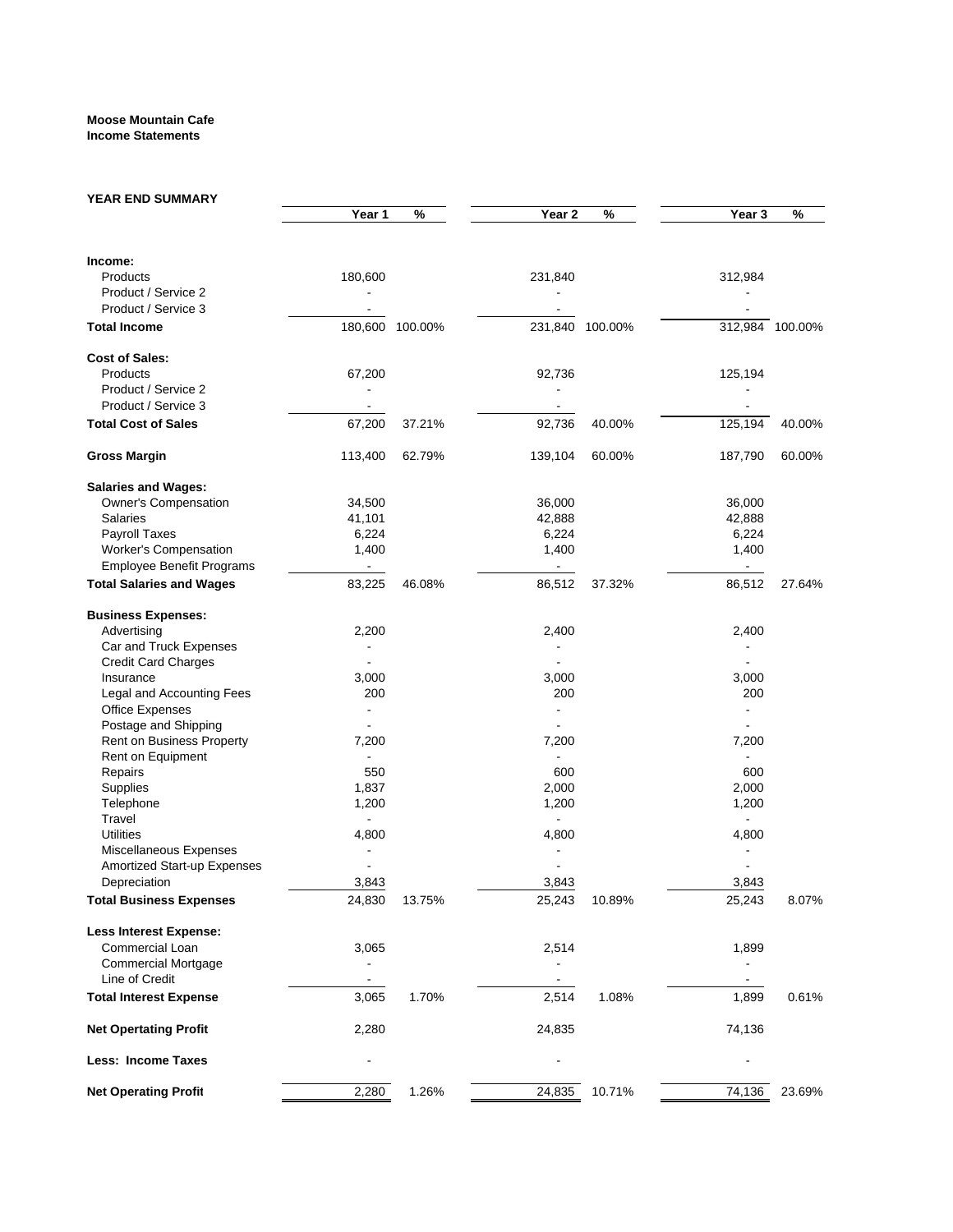#### **Moose Mountain Cafe Financial Ratios**

|                                     | Year 1                       | Year <sub>2</sub>        | Year 3                       |
|-------------------------------------|------------------------------|--------------------------|------------------------------|
| Liquidity                           |                              |                          |                              |
| <b>Current Ratio</b>                | 0.59                         | 1.92                     | 7.88                         |
| <b>Quick Ratio</b>                  | 0.13                         | 1.34                     | 7.06                         |
| <b>Safety</b>                       |                              |                          |                              |
| Debt to Equity                      | 2.06                         | 0.54                     | 0.13                         |
| Debt Coverage Ratio                 | 0.24                         | 1.44                     | 5.57                         |
| Profitability                       |                              |                          |                              |
| Sales Growth                        | $\qquad \qquad \blacksquare$ | 0.28                     | 0.35                         |
| COGS to Sales                       | 0.37                         | 0.40                     | 0.40                         |
| Gross Profit Margin                 | 0.63                         | 0.60                     | 0.60                         |
| SG&A to Sales                       | 0.60                         | 0.48                     | 0.36                         |
| Net Profit Margin                   | 0.01                         | 0.11                     | 0.24                         |
| Return on Equity                    | 0.19                         | 0.67                     | 0.67                         |
| <b>Return on Assets</b>             | 0.06                         | 0.44                     | 0.59                         |
| Owners Compensation to Sales        | 0.19                         | 0.16                     | 0.12                         |
| <b>Efficiency</b>                   |                              |                          |                              |
| Days in Receivables                 | -                            | $\overline{\phantom{a}}$ | $\qquad \qquad \blacksquare$ |
| <b>Accounts Receivable Turnover</b> |                              |                          |                              |
| Days in Inventory                   | 26.79                        | 19.41                    | 14.38                        |
| <b>Inventory Turnover</b>           | 13.44                        | 18.55                    | 25.04                        |
| Sales to Total Assets               | 4.81                         | 4.06                     | 2.50                         |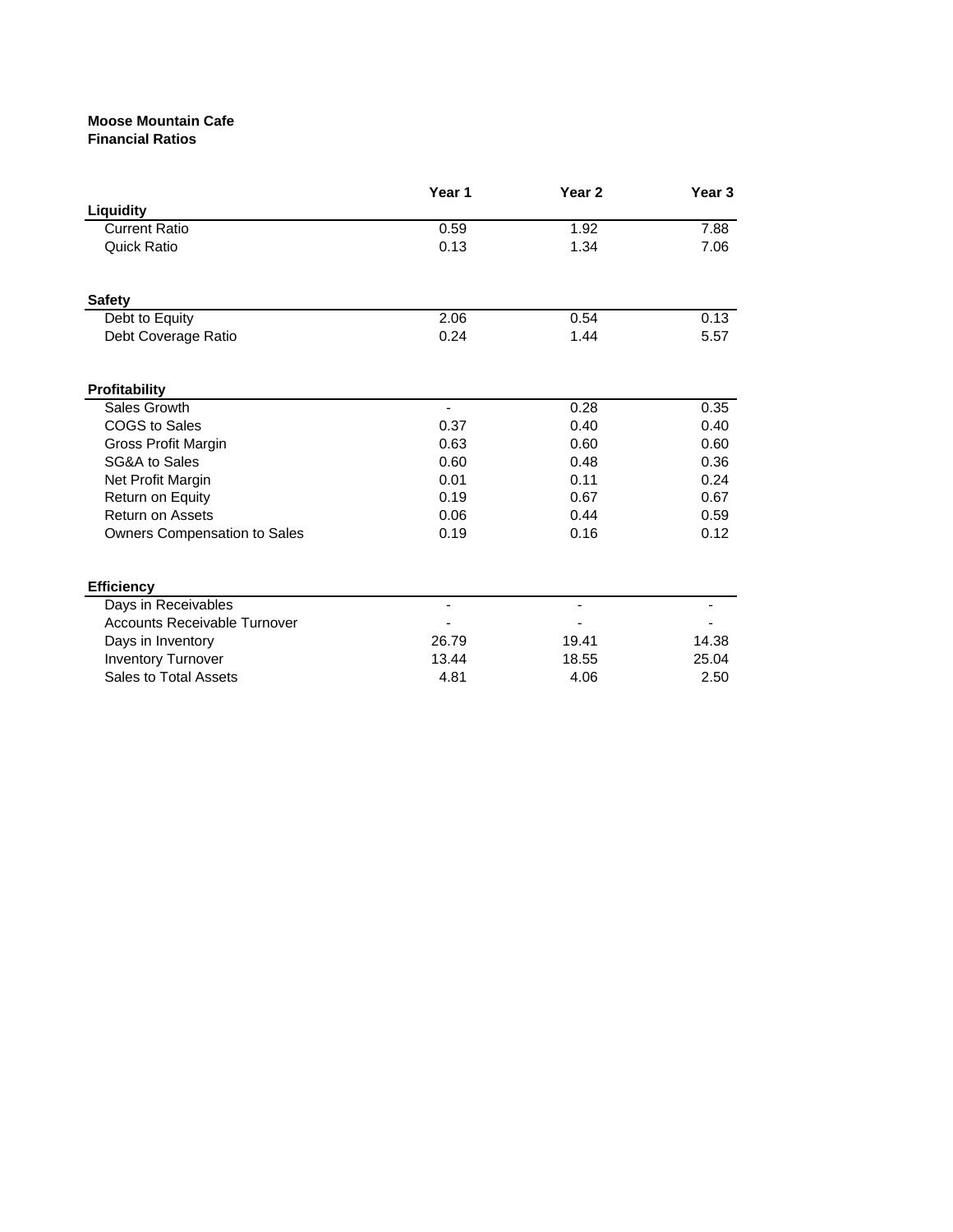#### **YEAR 2 PROJECTED INCOME STATEMENT**

|                                    | Month 1                  | Month 2                  | Month 3                  | Month 4 | Month 5                  | Month 6  | Month 7 | Month 8                  | Month 9        | Month 10                 | Month 11       | Month 12                 | <b>Totals</b>            | %       |
|------------------------------------|--------------------------|--------------------------|--------------------------|---------|--------------------------|----------|---------|--------------------------|----------------|--------------------------|----------------|--------------------------|--------------------------|---------|
| Income:                            |                          |                          |                          |         |                          |          |         |                          |                |                          |                |                          |                          |         |
| Products                           | 30,240                   | 30,240                   | 30,240                   | 30,240  | 15,120                   | 10,080   | 15,120  | 15,120                   | 15,120         | 10,080                   | 15,120         | 15,120                   | 231,840                  |         |
| Product / Service 2                | $\blacksquare$           | $\sim$                   | $\overline{\phantom{a}}$ |         | $\overline{\phantom{a}}$ | $\sim$   | $\sim$  |                          | $\sim$         | $\blacksquare$           | $\blacksquare$ | $\overline{\phantom{a}}$ |                          |         |
| Product / Service 3                | $\sim$                   |                          | $\sim$                   |         |                          |          | ÷.      |                          | $\sim$         |                          | $\blacksquare$ | $\overline{\phantom{a}}$ | $\blacksquare$           |         |
| <b>Total Income</b>                | 30,240                   | 30,240                   | 30,240                   | 30,240  | 15,120                   | 10,080   | 15,120  | 15,120                   | 15,120         | 10,080                   | 15,120         | 15,120                   | 231,840                  | 100.00% |
| <b>Cost of Sales:</b>              |                          |                          |                          |         |                          |          |         |                          |                |                          |                |                          |                          |         |
| Products                           | 12,096                   | 12,096                   | 12,096                   | 12,096  | 6,048                    | 4,032    | 6,048   | 6,048                    | 6,048          | 4,032                    | 6,048          | 6,048                    | 92,736                   |         |
| Product / Service 2                | $\overline{\phantom{a}}$ | $\sim$                   | $\overline{a}$           |         | - 1                      | $\sim$   |         |                          | $\sim$         | $\sim$                   | $\sim$         | $\sim$                   | $\sim$                   |         |
| Product / Service 3                | $\overline{\phantom{a}}$ | $\sim$                   | $\blacksquare$           |         |                          |          |         |                          |                |                          |                | $\blacksquare$           | $\blacksquare$           |         |
| <b>Total Cost of Sales</b>         | 12,096                   | 12,096                   | 12,096                   | 12,096  | 6,048                    | 4,032    | 6,048   | 6,048                    | 6,048          | 4,032                    | 6,048          | 6,048                    | 92,736                   | 40.00%  |
| <b>Gross Margin</b>                | 18,144                   | 18,144                   | 18,144                   | 18,144  | 9,072                    | 6,048    | 9,072   | 9,072                    | 9,072          | 6,048                    | 9,072          | 9,072                    | 139,104                  | 60.00%  |
| <b>Salaries and Wages:</b>         |                          |                          |                          |         |                          |          |         |                          |                |                          |                |                          |                          |         |
| <b>Owner's Compensation</b>        | 3,000                    | 3,000                    | 3,000                    | 3,000   | 3.000                    | 3,000    | 3,000   | 3,000                    | 3.000          | 3.000                    | 3,000          | 3.000                    | 36.000                   |         |
| Salaries                           | 3,574                    | 3,574                    | 3,574                    | 3,574   | 3,574                    | 3,574    | 3,574   | 3,574                    | 3,574          | 3,574                    | 3,574          | 3,574                    | 42,888                   |         |
| Payroll Taxes                      | 519                      | 519                      | 519                      | 519     | 519                      | 519      | 519     | 519                      | 519            | 519                      | 519            | 519                      | 6,224                    |         |
| Worker's Compensation              | 117                      | 117                      | 117                      | 117     | 117                      | 117      | 117     | 117                      | 117            | 117                      | 117            | 117                      | 1,400                    |         |
| <b>Employee Benefit Programs</b>   | $\overline{\phantom{a}}$ | $\sim$                   | $\overline{\phantom{a}}$ |         | $\sim$                   |          |         |                          | $\sim$         | $\overline{\phantom{a}}$ |                | $\sim$                   | $\sim$                   |         |
|                                    |                          |                          |                          |         |                          |          |         |                          |                |                          |                |                          |                          |         |
| <b>Total Salaries and Wages</b>    | 7,209                    | 7,209                    | 7,209                    | 7,209   | 7,209                    | 7,209    | 7,209   | 7,209                    | 7,209          | 7,209                    | 7,209          | 7,209                    | 86,512                   | 37.32%  |
| <b>Business Expenses:</b>          |                          |                          |                          |         |                          |          |         |                          |                |                          |                |                          |                          |         |
| Advertising                        | 200                      | 200                      | 200                      | 200     | 200                      | 200      | 200     | 200                      | 200            | 200                      | 200            | 200                      | 2,400                    |         |
| Car and Truck Expenses             | $\mathbf{r}$             | $\sim$                   |                          |         |                          |          |         |                          |                |                          |                |                          | $\overline{\phantom{a}}$ |         |
| <b>Credit Card Charges</b>         | $\sim$                   | ÷.                       | ×.                       |         | ÷.                       | $\sim$   | $\sim$  | $\overline{\phantom{a}}$ | $\sim$         | $\overline{\phantom{a}}$ | $\sim$         | $\sim$                   | $\sim$                   |         |
| Insurance                          | 250                      | 250                      | 250                      | 250     | 250                      | 250      | 250     | 250                      | 250            | 250                      | 250            | 250                      | 3,000                    |         |
| Legal and Accounting Fees          | 17                       | 17                       | 17                       | 17      | 17                       | 17       | 17      | 17                       | 17             | 17                       | 17             | 17                       | 200                      |         |
| <b>Office Expenses</b>             |                          |                          |                          |         |                          |          |         |                          |                |                          |                |                          | ÷.                       |         |
| Postage and Shipping               | $\blacksquare$           | ٠                        | $\sim$                   |         | $\blacksquare$           |          |         |                          | $\sim$         |                          | $\sim$         | $\blacksquare$           | $\blacksquare$           |         |
| <b>Rent on Business Property</b>   | 600                      | 600                      | 600                      | 600     | 600                      | 600      | 600     | 600                      | 600            | 600                      | 600            | 600                      | 7,200                    |         |
| Rent on Equipment                  | ÷.                       | ×.                       | ÷.                       |         | ÷.                       |          | $\sim$  |                          | $\sim$         |                          | $\sim$         | ÷.                       | $\sim$                   |         |
| Repairs                            | 50                       | 50                       | 50                       | 50      | 50                       | 50       | 50      | 50                       | 50             | 50                       | 50             | 50                       | 600                      |         |
| Supplies                           | 167                      | 167                      | 167                      | 167     | 167                      | 167      | 167     | 167                      | 167            | 167                      | 167            | 167                      | 2,000                    |         |
|                                    | 100                      | 100                      | 100                      | 100     | 100                      | 100      | 100     | 100                      | 100            | 100                      | 100            | 100                      | 1,200                    |         |
| Telephone                          |                          |                          |                          |         |                          |          |         |                          |                |                          |                |                          |                          |         |
| Travel                             | $\mathbf{r}$             | $\blacksquare$           | $\sim$                   | ä,      | $\sim$                   | $\sim$   | $\sim$  |                          | $\blacksquare$ | $\blacksquare$           | $\blacksquare$ | $\blacksquare$           | $\blacksquare$           |         |
| Utilities                          | 400                      | 400                      | 400                      | 400     | 400                      | 400      | 400     | 400                      | 400            | 400                      | 400            | 400                      | 4,800                    |         |
| Miscellaneous Expenses             |                          |                          |                          |         |                          |          |         |                          |                |                          |                |                          | $\sim$                   |         |
| <b>Amortized Start-up Expenses</b> | ä,                       |                          | $\overline{\phantom{a}}$ |         |                          |          |         |                          |                |                          |                | $\overline{\phantom{a}}$ | $\overline{\phantom{a}}$ |         |
| Depreciation                       | 320                      | 320                      | 320                      | 320     | 320                      | 320      | 320     | 320                      | 320            | 320                      | 320            | 320                      | 3,843                    |         |
| <b>Total Business Expenses</b>     | 2,104                    | 2,104                    | 2,104                    | 2,104   | 2,104                    | 2,104    | 2,104   | 2,104                    | 2,104          | 2,104                    | 2,104          | 2,104                    | 25,243                   | 10.89%  |
| <b>Less Interest Expense:</b>      |                          |                          |                          |         |                          |          |         |                          |                |                          |                |                          |                          |         |
| Commercial Loan                    | 231                      | 227                      | 224                      | 220     | 216                      | 212      | 208     | 204                      | 199            | 195                      | 191            | 187                      | 2,514                    |         |
| <b>Commercial Mortgage</b>         | $\blacksquare$           | $\overline{\phantom{a}}$ | $\blacksquare$           |         | $\sim$                   |          |         |                          |                |                          |                | $\overline{\phantom{a}}$ | $\blacksquare$           |         |
| Line of Credit                     |                          |                          |                          |         |                          |          |         |                          |                |                          |                |                          |                          |         |
| <b>Total Interest Expense</b>      | 231                      | 227                      | 224                      | 220     | 216                      | 212      | 208     | 204                      | 199            | 195                      | 191            | 187                      | 2,514                    | 1.08%   |
| <b>Net Operating Profit</b>        | 8,600                    | 8,604                    | 8,607                    | 8,611   | (457)                    | (3, 477) | (449)   | (445)                    | (440)          | (3,460)                  | (432)          | (428)                    | 24,835                   |         |
| Less: Income Taxes                 |                          |                          |                          |         |                          |          |         |                          |                |                          |                | $\overline{\phantom{a}}$ |                          |         |
| Net Profit (Loss)                  | 8,600                    | 8,604                    | 8,607                    | 8,611   | (457)                    | (3, 477) | (449)   | (445)                    | (440)          | (3,460)                  | (432)          | (428)                    | 24,835                   | 10.71%  |
|                                    |                          |                          |                          |         |                          |          |         |                          |                |                          |                |                          |                          |         |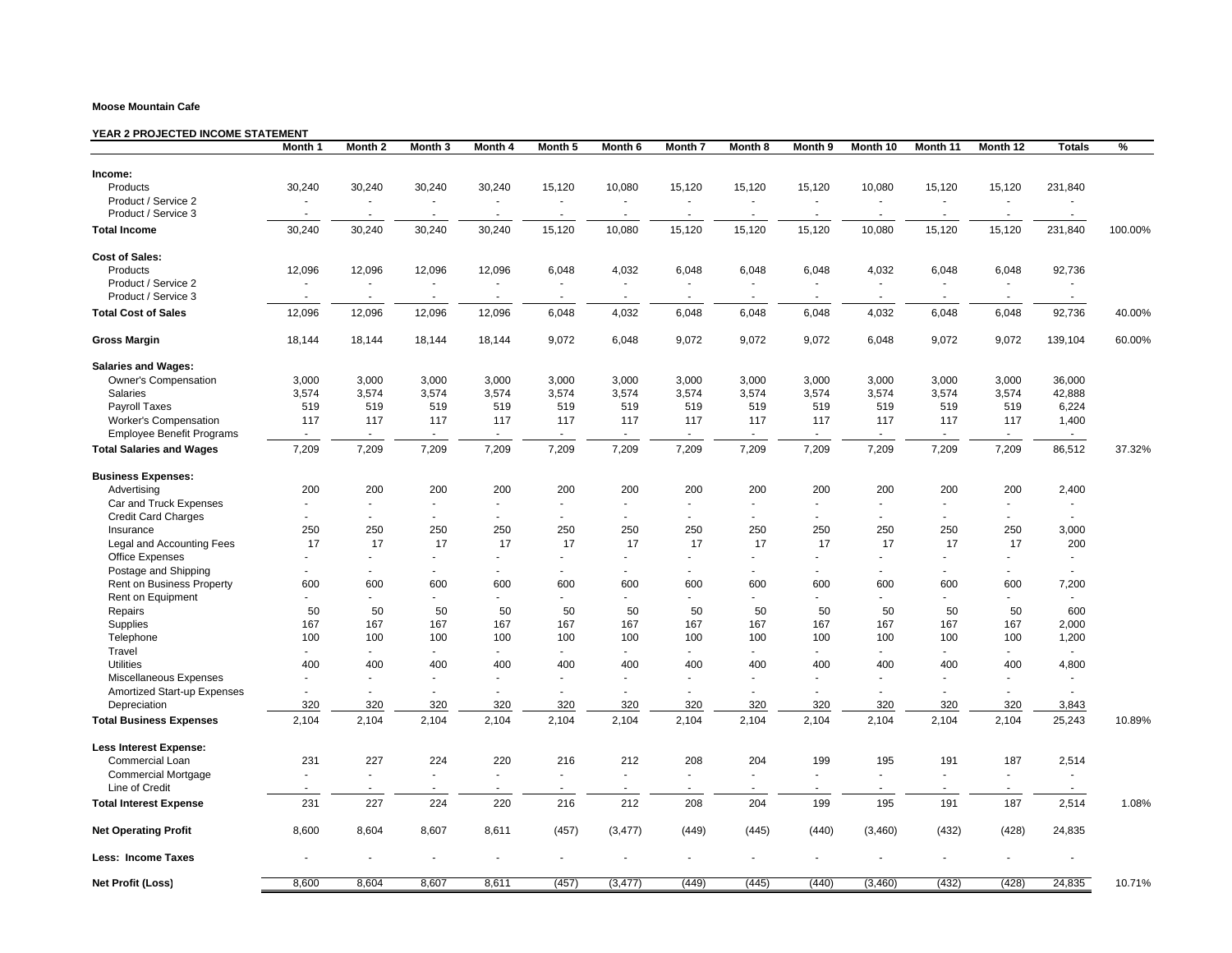**YEAR 2 PROJECTED CASH FLOW STATEMENT**

| YEAR 2 PROJECTED CASH FLOW STATEMENT           |                          |                    |                    |         |                          |                    |                          |         |                    |          |          |                |               |
|------------------------------------------------|--------------------------|--------------------|--------------------|---------|--------------------------|--------------------|--------------------------|---------|--------------------|----------|----------|----------------|---------------|
|                                                | Month 1                  | Month <sub>2</sub> | Month <sub>3</sub> | Month 4 | Month <sub>5</sub>       | Month <sub>6</sub> | Month 7                  | Month 8 | Month <sub>9</sub> | Month 10 | Month 11 | Month 12       | <b>Totals</b> |
| <b>Beginning Cash Balance</b>                  | 3,360                    | 11,859             | 20,358             | 28,857  | 37,356                   | 36,783             | 33,186                   | 32,613  | 32,040             | 31,467   | 27,870   | 27,297         |               |
|                                                |                          |                    |                    |         |                          |                    |                          |         |                    |          |          |                |               |
| <b>Cash Inflows</b>                            |                          |                    |                    |         |                          |                    |                          |         |                    |          |          |                |               |
| Income from Sales<br><b>Account Receivable</b> | 30,240                   | 30,240             | 30,240             | 30,240  | 15,120                   | 10,080             | 15,120                   | 15,120  | 15,120             | 10,080   | 15,120   | 15,120         | 231,840       |
| <b>Total Inflows</b>                           | 30,240                   | 30,240             | 30,240             | 30,240  | 15,120                   | 10,080             | 15,120                   | 15,120  | 15,120             | 10,080   | 15,120   | 15,120         | 231,840       |
| <b>Cash Outflows</b>                           |                          |                    |                    |         |                          |                    |                          |         |                    |          |          |                |               |
| <b>Capital Purchases</b>                       |                          |                    |                    |         |                          |                    |                          |         |                    |          |          |                |               |
| Cost of Sales                                  | 12,096                   | 12,096             | 12,096             | 12,096  | 6,048                    | 4,032              | 6,048                    | 6,048   | 6,048              | 4,032    | 6,048    | 6,048          | 92,736        |
| Salaries and Wages                             | 7,209                    | 7,209              | 7,209              | 7,209   | 7,209                    | 7,209              | 7,209                    | 7,209   | 7,209              | 7,209    | 7,209    | 7,209          | 86,512        |
| <b>Business Expenses</b>                       | 1,783                    | 1.783              | 1,783              | 1,783   | 1.783                    | 1,783              | 1,783                    | 1.783   | 1,783              | 1,783    | 1,783    | 1,783          | 21,400        |
| <b>Income Taxes</b>                            |                          | ×.                 |                    |         | $\overline{\phantom{a}}$ | $\sim$             | $\blacksquare$           |         | ٠                  |          |          | $\blacksquare$ |               |
| Loan Payments                                  | 652                      | 652                | 652                | 652     | 652                      | 652                | 652                      | 652     | 652                | 652      | 652      | 652            | 7,827         |
| Line of Credit Interest                        |                          |                    |                    |         |                          |                    |                          |         |                    |          |          |                |               |
| Line of Credit Repayments                      | $\overline{\phantom{a}}$ |                    |                    |         |                          |                    | $\overline{\phantom{a}}$ |         |                    |          |          |                |               |
| <b>Total Cash Outflows</b>                     | 21,741                   | 21,741             | 21,741             | 21,741  | 15,693                   | 13,677             | 15,693                   | 15,693  | 15,693             | 13,677   | 15,693   | 15,693         | 208,476       |
| <b>Operating Cash Balance</b>                  | 11,859                   | 20,358             | 28,857             | 37,356  | 36,783                   | 33,186             | 32,613                   | 32,040  | 31,467             | 27,870   | 27,297   | 26,724         |               |
|                                                |                          |                    |                    |         |                          |                    |                          |         |                    |          |          |                |               |
| <b>Line of Credit Drawdowns</b>                |                          |                    |                    |         |                          |                    |                          |         |                    |          |          |                |               |
| <b>Ending Cash Balance</b>                     | 11,859                   | 20,358             | 28,857             | 37,356  | 36,783                   | 33,186             | 32,613                   | 32,040  | 31,467             | 27,870   | 27,297   | 26,724         |               |

Line of Credit Balance and the set of the set of the set of the set of the set of the set of the set of the set of the set of the set of the set of the set of the set of the set of the set of the set of the set of the set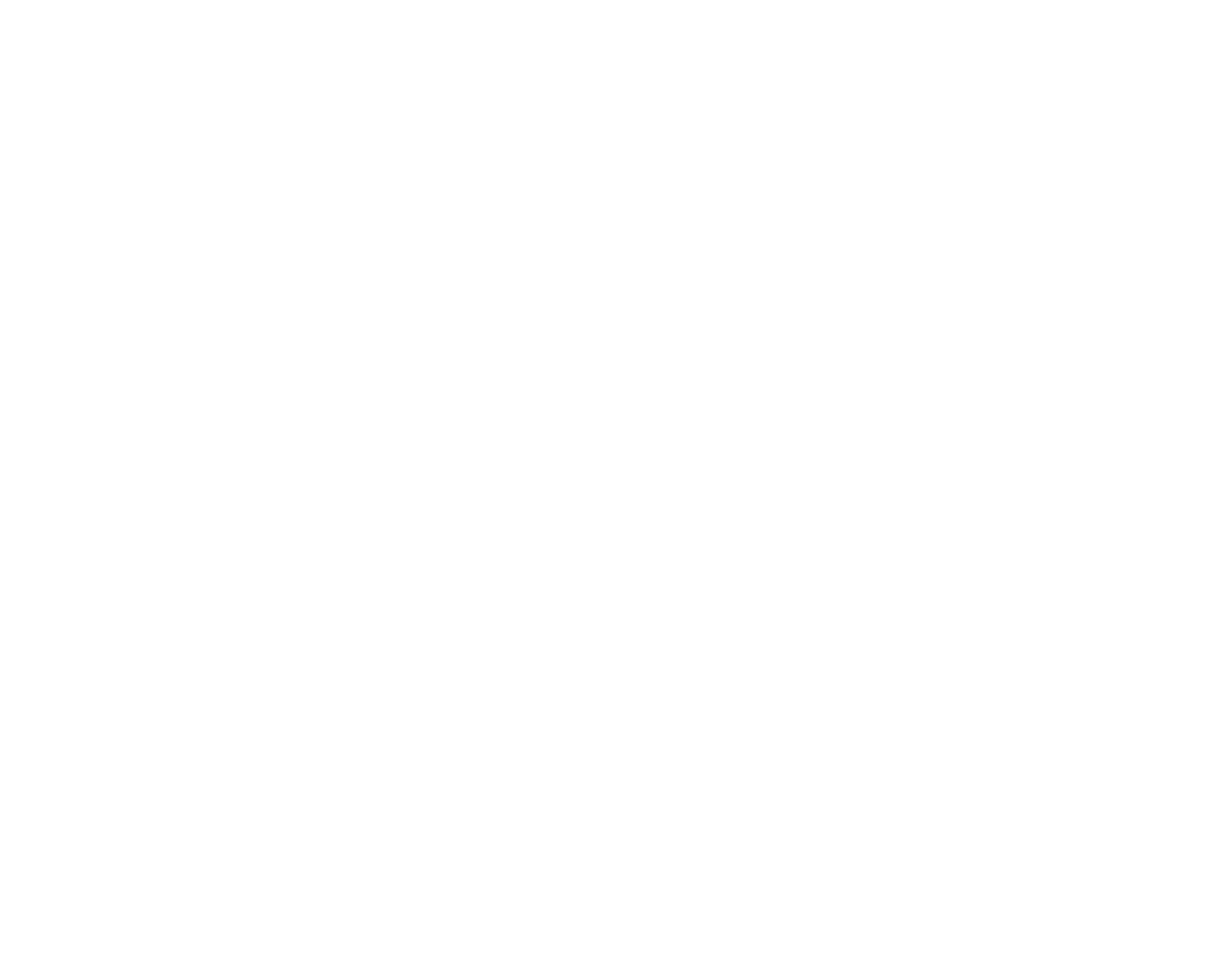**Year 2 Pro Forma Balance Sheet**

| <b>End of Year One</b> | <b>End of Year Two</b> |  |  |
|------------------------|------------------------|--|--|
|                        |                        |  |  |
|                        |                        |  |  |
| 3,360                  | 26,724                 |  |  |
|                        |                        |  |  |
| 5,000                  | 5,000                  |  |  |
| 4,500                  | 4,500                  |  |  |
| 2,000                  | 2,000                  |  |  |
| 14,860                 | 38,224                 |  |  |
|                        |                        |  |  |
| 5,000                  | 5,000                  |  |  |
| 1,000                  | 1,000                  |  |  |
| 20,500                 | 20,500                 |  |  |
|                        |                        |  |  |
|                        |                        |  |  |
|                        |                        |  |  |
| 26,500                 | 26,500                 |  |  |
| 3,843                  | 7,686                  |  |  |
| 37,517                 | 57,038                 |  |  |
|                        |                        |  |  |

| <b>Liabilities and Owner's Equity</b>       |        |        |
|---------------------------------------------|--------|--------|
| <b>Liabilities</b>                          |        |        |
| <b>Accounts Payable</b>                     |        |        |
| Notes Payable                               | 25,237 | 19,924 |
| Mortgage Payable                            |        |        |
| Line of Credit Balance                      |        |        |
| <b>Total Liabilities</b>                    | 25,237 | 19,924 |
| <b>Owner's Equity</b>                       |        |        |
| Common Stock                                | 10,000 | 10,000 |
| <b>Retained Earnings</b>                    | 2,280  | 27,115 |
| <b>Total Owner's Equity</b>                 | 12,280 | 37,115 |
| <b>Total Liabilities and Owner's Equity</b> | 37,517 | 57,038 |

Statement Balances -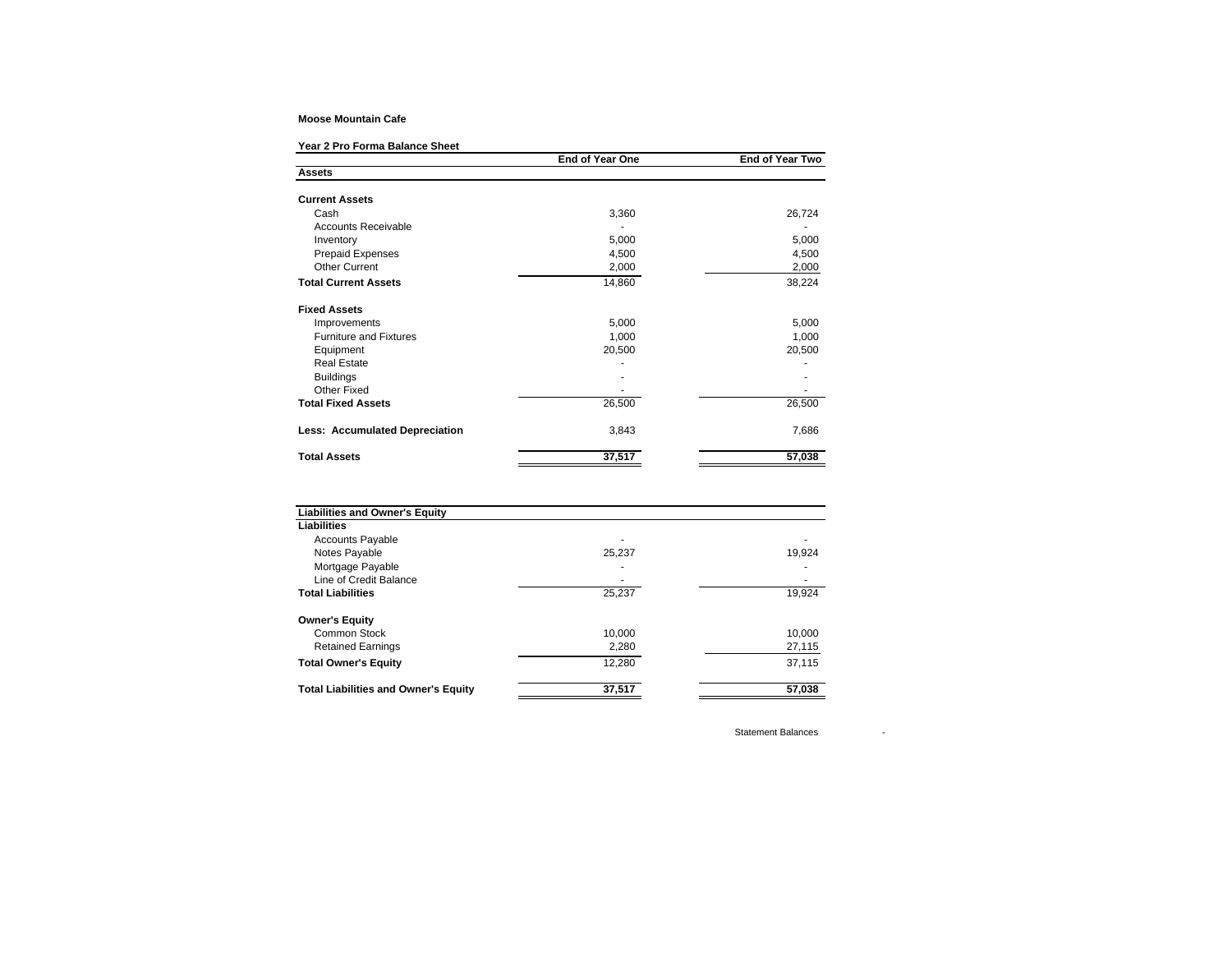#### **YEAR 3 PROJECTED INCOME STATEMENT**

|                                                | Month 1                  | Month 2 | Month 3                  | Month 4 | Month 5                  | Month 6                  | Month 7        | Month 8                  | Month 9 | Month 10                 | Month 11                 | Month 12                 | <b>Totals</b>   | %       |
|------------------------------------------------|--------------------------|---------|--------------------------|---------|--------------------------|--------------------------|----------------|--------------------------|---------|--------------------------|--------------------------|--------------------------|-----------------|---------|
| Income:                                        |                          |         |                          |         |                          |                          |                |                          |         |                          |                          |                          |                 |         |
| Products                                       | 40,824                   | 40,824  | 40,824                   | 40,824  | 20,412                   | 13,608                   | 20,412         | 20,412                   | 20,412  | 13,608                   | 20,412                   | 20,412                   | 312,984         |         |
| Product / Service 2                            | ä,                       | ÷.      | $\blacksquare$           |         |                          | $\overline{\phantom{a}}$ | ÷,             |                          | ÷,      | $\blacksquare$           | $\overline{\phantom{a}}$ |                          |                 |         |
|                                                |                          |         |                          |         | $\overline{\phantom{a}}$ |                          | $\sim$         |                          |         |                          |                          |                          |                 |         |
| Product / Service 3                            |                          |         |                          |         |                          |                          |                |                          |         |                          |                          |                          |                 |         |
| <b>Total Income</b>                            | 40,824                   | 40,824  | 40,824                   | 40,824  | 20,412                   | 13,608                   | 20,412         | 20,412                   | 20,412  | 13,608                   | 20,412                   | 20,412                   | 312,984         | 100.00% |
| <b>Cost of Sales:</b>                          |                          |         |                          |         |                          |                          |                |                          |         |                          |                          |                          |                 |         |
| Products                                       | 16,330                   | 16,330  | 16,330                   | 16,330  | 8,165                    | 5,443                    | 8,165          | 8,165                    | 8,165   | 5,443                    | 8,165                    | 8,165                    | 125,194         |         |
| Product / Service 2                            | ÷,                       | ÷.      | $\sim$                   |         | $\blacksquare$           | $\overline{\phantom{a}}$ | $\sim$         | ÷,                       | ÷,      | $\overline{\phantom{a}}$ | ä,                       | ÷.                       | $\sim$          |         |
| Product / Service 3                            | $\overline{\phantom{a}}$ | $\sim$  | $\blacksquare$           |         | $\blacksquare$           |                          | $\blacksquare$ |                          |         |                          |                          |                          |                 |         |
| <b>Total Cost of Sales</b>                     | 16,330                   | 16,330  | 16,330                   | 16,330  | 8,165                    | 5,443                    | 8,165          | 8,165                    | 8,165   | 5,443                    | 8,165                    | 8,165                    | 125,194         | 40.00%  |
| <b>Gross Margin</b>                            | 24,494                   | 24,494  | 24,494                   | 24,494  | 12,247                   | 8,165                    | 12,247         | 12,247                   | 12,247  | 8,165                    | 12,247                   | 12,247                   | 187,790         | 60.00%  |
| <b>Salaries and Wages:</b>                     |                          |         |                          |         |                          |                          |                |                          |         |                          |                          |                          |                 |         |
| <b>Owner's Compensation</b>                    | 3,000                    | 3,000   | 3,000                    | 3,000   | 3,000                    | 3,000                    | 3,000          | 3,000                    | 3,000   | 3,000                    | 3,000                    | 3,000                    | 36,000          |         |
|                                                |                          |         |                          |         |                          |                          |                |                          |         |                          |                          |                          |                 |         |
| Salaries                                       | 3,574                    | 3,574   | 3,574                    | 3,574   | 3,574                    | 3,574                    | 3,574          | 3,574                    | 3,574   | 3,574                    | 3,574                    | 3,574                    | 42,888          |         |
| Payroll Taxes                                  | 519                      | 519     | 519                      | 519     | 519                      | 519                      | 519            | 519                      | 519     | 519                      | 519                      | 519                      | 6,224           |         |
| <b>Worker's Compensation</b>                   | 117                      | 117     | 117                      | 117     | 117                      | 117                      | 117            | 117                      | 117     | 117                      | 117                      | 117                      | 1,400           |         |
| <b>Employee Benefit Programs</b>               | $\overline{\phantom{a}}$ | $\sim$  | $\overline{\phantom{a}}$ |         | $\sim$                   | $\sim$                   | $\sim$         | $\overline{\phantom{a}}$ | $\sim$  | $\blacksquare$           |                          | $\overline{\phantom{a}}$ | $\sim$          |         |
| <b>Total Salaries and Wages</b>                | 7,209                    | 7,209   | 7,209                    | 7,209   | 7,209                    | 7,209                    | 7,209          | 7,209                    | 7,209   | 7,209                    | 7,209                    | 7,209                    | 86,512          | 27.64%  |
| <b>Business Expenses:</b>                      |                          |         |                          |         |                          |                          |                |                          |         |                          |                          |                          |                 |         |
| Advertising                                    | 200                      | 200     | 200                      | 200     | 200                      | 200                      | 200            | 200                      | 200     | 200                      | 200                      | 200                      | 2,400           |         |
| Car and Truck Expenses                         | ÷.                       | ÷       | $\sim$                   |         | $\sim$                   | $\sim$                   | $\sim$         | $\overline{a}$           | ÷.      | $\overline{a}$           | ÷.                       | $\overline{\phantom{a}}$ | $\sim$          |         |
| <b>Credit Card Charges</b>                     | $\sim$                   | $\sim$  | $\sim$                   |         | $\overline{\phantom{a}}$ | $\sim$                   | $\sim$         | $\sim$                   | $\sim$  | $\sim$                   | $\sim$                   | $\mathbf{r}$             | $\sim$          |         |
| Insurance                                      | 250                      | 250     | 250                      | 250     | 250                      | 250                      | 250            | 250                      | 250     | 250                      | 250                      | 250                      | 3,000           |         |
| Legal and Accounting Fees                      | 17                       | 17      | 17                       | 17      | 17                       | 17                       | 17             | 17                       | 17      | 17                       | 17                       | 17                       | 200             |         |
| <b>Office Expenses</b>                         | ÷.                       | ÷.      | $\sim$                   |         | $\sim$                   | $\sim$                   | $\sim$         | ÷.                       | $\sim$  | ÷                        | ÷.                       | ÷                        | $\sim$          |         |
| Postage and Shipping                           | ä,                       |         |                          |         |                          |                          |                |                          |         |                          |                          |                          |                 |         |
| Rent on Business Property                      | 600                      | 600     | 600                      | 600     | 600                      | 600                      | 600            | 600                      | 600     | 600                      | 600                      | 600                      | 7,200           |         |
| Rent on Equipment                              |                          |         | ÷.                       |         |                          | $\sim$                   | $\sim$         | $\sim$                   | $\sim$  | ÷                        | ÷.                       | $\mathbf{r}$             |                 |         |
| Repairs                                        | 50                       | 50      | 50                       | 50      | 50                       | 50                       | 50             | 50                       | 50      | 50                       | 50                       | 50                       | 600             |         |
| Supplies                                       | 167                      | 167     | 167                      | 167     | 167                      | 167                      | 167            | 167                      | 167     | 167                      | 167                      | 167                      | 2,000           |         |
| Telephone                                      | 100                      | 100     | 100                      | 100     | 100                      | 100                      | 100            | 100                      | 100     | 100                      | 100                      | 100                      | 1,200           |         |
| Travel                                         | $\sim$                   |         |                          |         | $\sim$                   | ×.                       | $\sim$         | ÷.                       | ÷.      | ä,                       |                          |                          |                 |         |
| <b>Utilities</b>                               | 400                      | 400     | 400                      | 400     | 400                      | 400                      | 400            | 400                      | 400     | 400                      | 400                      | 400                      | 4,800           |         |
|                                                |                          |         |                          |         |                          |                          |                |                          |         |                          |                          |                          |                 |         |
| Miscellaneous Expenses                         | ÷.                       |         |                          |         |                          |                          | ÷.             |                          | ÷       |                          |                          |                          |                 |         |
| Amortized Start-up Expenses                    | 320                      | 320     | 320                      | 320     | 320                      | 320                      | 320            | 320                      | 320     | 320                      | 320                      | 320                      |                 |         |
| Depreciation<br><b>Total Business Expenses</b> | 2,104                    | 2,104   | 2,104                    | 2,104   | 2,104                    | 2,104                    | 2,104          | 2,104                    | 2,104   | 2,104                    | 2,104                    | 2,104                    | 3,843<br>25,243 | 8.07%   |
|                                                |                          |         |                          |         |                          |                          |                |                          |         |                          |                          |                          |                 |         |
| <b>Less Interest Expense:</b>                  |                          |         |                          |         |                          |                          |                |                          |         |                          |                          |                          |                 |         |
| Commercial Loan                                | 183                      | 178     | 174                      | 170     | 165                      | 161                      | 156            | 152                      | 147     | 142                      | 138                      | 133                      | 1,899           |         |
| <b>Commercial Mortgage</b>                     | ÷                        | ×.      | $\sim$                   |         | $\sim$                   | $\sim$                   | $\sim$         | ×                        | ÷.      | $\overline{a}$           | ÷.                       | $\mathbf{r}$             | $\sim$          |         |
| Line of Credit                                 | $\blacksquare$           |         |                          |         | $\overline{\phantom{a}}$ |                          | $\sim$         |                          | $\sim$  |                          |                          |                          |                 |         |
| <b>Total Interest Expense</b>                  | 183                      | 178     | 174                      | 170     | 165                      | 161                      | 156            | 152                      | 147     | 142                      | 138                      | 133                      | 1,899           | 0.61%   |
| <b>Net Operating Profit</b>                    | 14,999                   | 15,003  | 15,007                   | 15,012  | 2,769                    | (1, 309)                 | 2,778          | 2,783                    | 2,787   | (1, 291)                 | 2,796                    | 2,801                    | 74,136          |         |
| Less: Income Taxes                             |                          |         |                          |         | $\overline{\phantom{a}}$ |                          |                | $\sim$                   | $\sim$  |                          |                          | $\overline{a}$           |                 |         |
| Net Profit (Loss)                              | 14,999                   | 15,003  | 15,007                   | 15,012  | 2,769                    | (1,309)                  | 2,778          | 2,783                    | 2,787   | (1, 291)                 | 2,796                    | 2,801                    | 74,136          | 23.69%  |
|                                                |                          |         |                          |         |                          |                          |                |                          |         |                          |                          |                          |                 |         |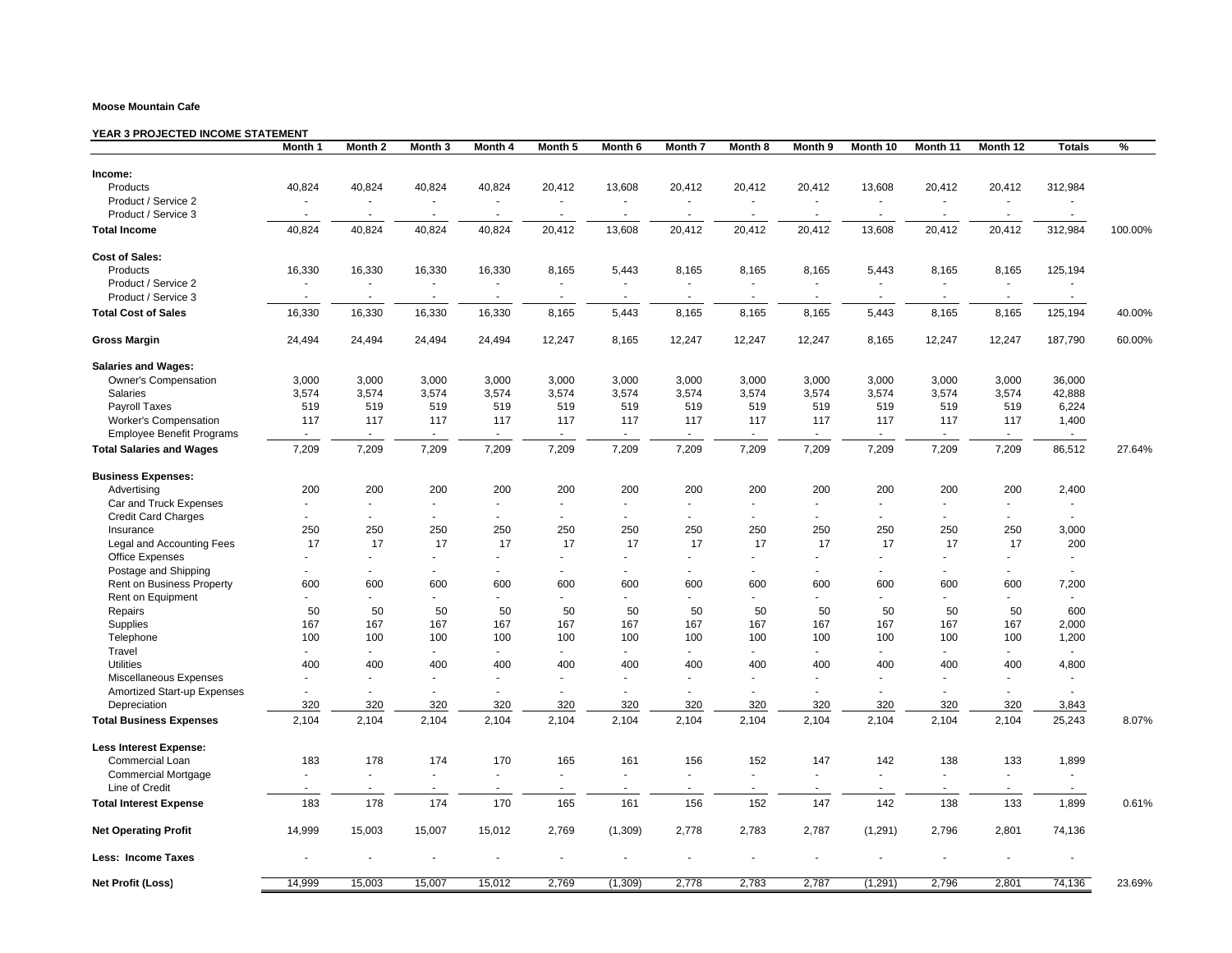**YEAR 3 PROJECTED CASH FLOW STATEMENT**

| YEAR 3 PROJECTED CASH FLOW STATEMENT           |                          |         |                    |         |                    |         |                |         |                    |          |          |                          |               |
|------------------------------------------------|--------------------------|---------|--------------------|---------|--------------------|---------|----------------|---------|--------------------|----------|----------|--------------------------|---------------|
|                                                | Month 1                  | Month 2 | Month <sub>3</sub> | Month 4 | Month <sub>5</sub> | Month 6 | Month 7        | Month 8 | Month <sub>9</sub> | Month 10 | Month 11 | Month 12                 | <b>Totals</b> |
|                                                |                          |         |                    |         |                    |         |                |         |                    |          |          |                          |               |
| <b>Beginning Cash Balance</b>                  | 26,724                   | 41,573  | 56,423             | 71,272  | 86,122             | 88,724  | 87,244         | 89,846  | 92,448             | 95,050   | 93,570   | 96,172                   |               |
| <b>Cash Inflows</b>                            |                          |         |                    |         |                    |         |                |         |                    |          |          |                          |               |
| Income from Sales<br><b>Account Receivable</b> | 40,824                   | 40,824  | 40,824             | 40,824  | 20,412             | 13,608  | 20,412         | 20,412  | 20,412             | 13,608   | 20,412   | 20,412                   | 231,840       |
| <b>Total Inflows</b>                           | 40,824                   | 40,824  | 40,824             | 40,824  | 20,412             | 13,608  | 20,412         | 20,412  | 20,412             | 13,608   | 20,412   | 20,412                   | 312,984       |
| <b>Cash Outflows</b>                           |                          |         |                    |         |                    |         |                |         |                    |          |          |                          |               |
| <b>Capital Purchases</b>                       |                          |         |                    |         |                    |         |                |         |                    |          |          |                          |               |
| <b>Cost of Sales</b>                           | 16,330                   | 16,330  | 16,330             | 16,330  | 8,165              | 5,443   | 8,165          | 8,165   | 8,165              | 5,443    | 8,165    | 8,165                    | 125,194       |
| Salaries and Wages                             | 7,209                    | 7,209   | 7,209              | 7,209   | 7,209              | 7,209   | 7,209          | 7,209   | 7,209              | 7,209    | 7,209    | 7,209                    | 86,512        |
| <b>Business Expenses</b>                       | 1,783                    | 1.783   | 1,783              | 1,783   | 1.783              | 1,783   | 1,783          | 1,783   | 1,783              | 1,783    | 1.783    | 1,783                    | 21,400        |
| <b>Income Taxes</b>                            |                          |         | $\mathbf{r}$       | $\sim$  | ٠                  |         | ٠              |         | ٠                  |          |          | $\overline{\phantom{a}}$ |               |
| Loan Payments                                  | 652                      | 652     | 652                | 652     | 652                | 652     | 652            | 652     | 652                | 652      | 652      | 652                      | 7,827         |
| Line of Credit Interest                        |                          |         |                    |         |                    |         |                |         |                    |          |          |                          |               |
| Line of Credit Repayments                      | $\overline{\phantom{a}}$ |         |                    | $\sim$  |                    |         | $\blacksquare$ |         |                    |          |          |                          |               |
| <b>Total Cash Outflows</b>                     | 25,975                   | 25,975  | 25,975             | 25,975  | 17,810             | 15,088  | 17,810         | 17,810  | 17,810             | 15,088   | 17,810   | 17,810                   | 240,934       |
| <b>Operating Cash Balance</b>                  | 41,573                   | 56,423  | 71,272             | 86,122  | 88,724             | 87,244  | 89,846         | 92,448  | 95,050             | 93,570   | 96,172   | 98,775                   |               |
|                                                |                          |         |                    |         |                    |         |                |         |                    |          |          |                          |               |
| <b>Line of Credit Drawdowns</b>                |                          |         |                    |         |                    |         |                |         |                    |          |          |                          |               |
| <b>Ending Cash Balance</b>                     | 41,573                   | 56,423  | 71,272             | 86,122  | 88,724             | 87,244  | 89,846         | 92,448  | 95,050             | 93,570   | 96,172   | 98,775                   |               |

Line of Credit Balance and the set of the set of the set of the set of the set of the set of the set of the set of the set of the set of the set of the set of the set of the set of the set of the set of the set of the set